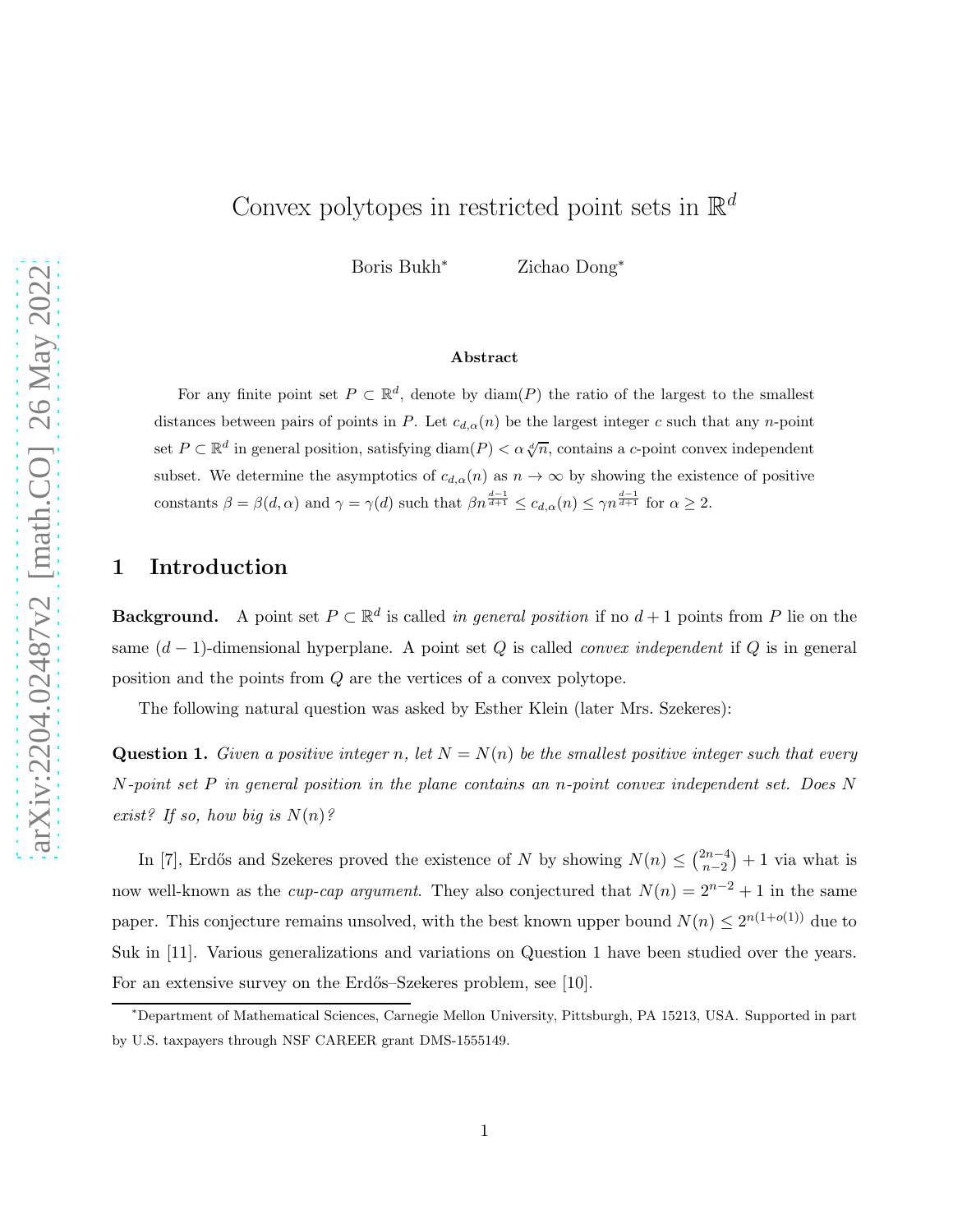Define the normalized diameter of a finite set  $P \subset \mathbb{R}^d$  as

$$
diam(P) \stackrel{\text{def}}{=} \frac{\max\{|a-b| : a, b \in P, a \neq b\}}{\min\{|a-b| : a, b \in P, a \neq b\}},
$$

<span id="page-1-0"></span>where  $|a - b|$  denotes the Euclidean distance between points a and b in  $\mathbb{R}^d$ . In this paper we study the following variant of [Question 1:](#page-0-0)

**Question 2.** Given a positive integer n, let  $c = c_{d,\alpha}(n)$  be the biggest positive integer such that every n-point set P in general position in  $\mathbb{R}^d$  with  $\text{diam}(P) \leq \alpha \sqrt[d]{n}$  contains a c-point convex independent set. What is the order of  $c_{d,\alpha}(n)$ ?

Without loss of generality, we may assume that all points of  $P$  are at least distance 1 apart. The  $\alpha \sqrt[d]{n}$  upper bound on  $\text{diam}(P)$  is natural. Indeed, one can place an open ball of radius  $\frac{1}{2}$  centered at  $p_i$  for each  $p_i \in P$ . Note that the balls are pairwise disjoint, and are contained in the big ball of radius  $\text{diam}(P) + \frac{1}{2}$  centered at an arbitrary fixed point  $p \in P$ . Thus, a comparison of volumes implies that  $n \cdot O\left(\left(\frac{1}{2}\right)\right)$  $(\frac{1}{2})^d$   $\leq \Omega((\text{diam}(P) + \frac{1}{2})^d)$ , and hence  $\text{diam}(P) = \Omega(\sqrt[d]{n})$ .

[Question 2](#page-1-0) was first studied in the plane by Alon, Katchalski, and Pulleyblank in [\[1\]](#page-18-0). They proved that there exist an absolute constant  $\beta = \beta(\alpha) > 0$  such that  $\beta n^{\frac{1}{4}} \le c_{2,\alpha}(n) \le n^{\frac{1}{3}+o(1)}$  when  $\alpha \ge 4$ . Later on, both bounds were improved by Valtr in [\[13\]](#page-19-3). He showed that there exist absolute constants  $\beta = \beta(\alpha) > 0$  and  $\gamma > 0$  such that  $\beta n^{\frac{1}{3}} \le c_{2,\alpha}(n) \le \gamma n^{\frac{1}{3}}$  when  $\alpha \ge 1.06$ .

The algorithmic version of the problem in  $\mathbb{R}^3$  was studied contemporaneously with the present paper by Dumitrescu and Tóth [\[6\]](#page-19-4). They also independently showed that  $c_{3,\alpha} = \Theta_{\alpha}(n^{1/2})$ .

**Results and paper organization.** Our main result is that  $\beta n^{\frac{d-1}{d+1}} \leq c_{d,\alpha}(n) \leq \gamma n^{\frac{d-1}{d+1}}$  holds for each  $\alpha \geq 2$ , where  $\beta = \beta(d, \alpha) > 0$  and  $\gamma(d) > 0$  are absolute constants. This estimate determines the exact order of  $c_{d,\alpha}(n)$ , and hence generalizes the results in [\[13\]](#page-19-3). To be specific, we shall prove the following pair of theorems:

<span id="page-1-1"></span>**Theorem 1.** For any  $d \ge 2$  and  $\alpha > 0$ , there exists a constant  $\beta = \beta(d, \alpha) > 0$  such that any n-point  $set P \subset \mathbb{R}^d$  with  $\text{diam}(P) < \alpha \sqrt[d]{n}$  contains a convex independent subset Q satisfying  $|Q| \geq \beta n^{\frac{d-1}{d+1}}$ .

<span id="page-1-2"></span>**Theorem 2.** For any  $d \geq 2$ , there exists a constant  $\gamma = \gamma(d) > 0$  such that for any positive integer n there exists an n-point set  $P \subset \mathbb{R}^d$  in general position with  $\text{diam}(P) \leq 2\sqrt[d]{n}$  containing no convex independent subset of size  $\gamma n^{\frac{d-1}{d+1}}$ .

We shall prove [Theorem 1](#page-1-1) in [Section 2.](#page-2-0) The proof is an easy generalization of Valtr's proof of the lower bound on  $c_{2,\alpha}(n)$ .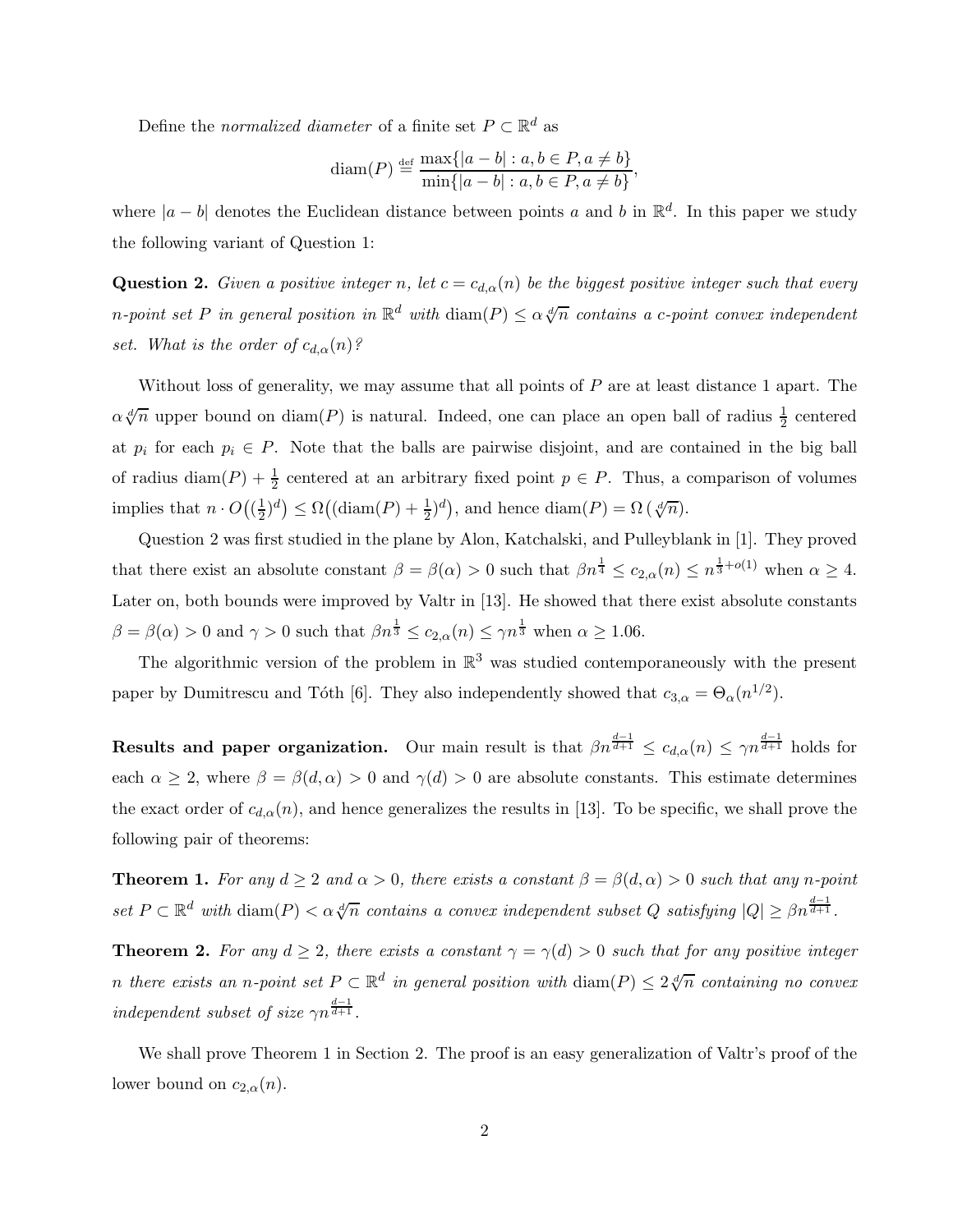The proof of the upper bound [\(Theorem 2\)](#page-1-2) is more interesting. Horton [\[9\]](#page-19-5) constructed arbitrarily large sets in  $\mathbb{R}^2$  that contain no 7-holes, i.e., vertices of a convex 7-gon containing no other points from H. Valtr's construction behind the upper bound on  $c_{2,\alpha}(n)$ , which is a perturbation of the  $\sqrt{n} \times \sqrt{n}$ grid, was inspired by that of Horton. Valtr's sets also contain no 7-holes, but in addition they satisfy  $\text{diam}(P) \leq \alpha \sqrt{|P|}$  (whereas the diameter of Horton's sets is exponential).

We shall generalize Valtr's construction to higher dimensions. To achieve this, we shall generalize Horton sets to higher dimensional oscillators in [Section 4.](#page-8-0) To analyze the behavior of oscillators, we shall generalize the *convex cups* and *convex caps* defined in [\[7\]](#page-19-0) to higher dimensions in [Sections 3](#page-4-0) and [4.](#page-8-0) Finally, we shall prove [Theorem 2](#page-1-2) in [Section 5.](#page-13-0)

Another work related to [Question 2](#page-1-0) is that of Conlon and Lim [\[5\]](#page-19-6). They proved that there exist arbitrarily small perturbations of the grid  $[n]^d$  that are  $d^{O(d^3)}$ -hole-free. They too perturb the grid by Horton-like sets, and much of the work lies in generalizing Horton sets to higher dimensions. At the end of [\[5\]](#page-19-6), Conlon and Lim proposed the question of whether their constructions can also be used to generalize Valtr's upper bound on  $c_{2,\alpha}(n)$  derived in [\[13\]](#page-19-3) to higher dimensions. Though we establish the upper bound on  $c_{d,\alpha}(n)$  via Horton-like perturbations of the grid, our perturbations are different from those in [\[5\]](#page-19-6).

## <span id="page-2-0"></span>2 Proof of [Theorem 1](#page-1-1)

Fix parameters  $r \stackrel{\text{def}}{=} \alpha \sqrt[d]{n}$  and  $h \stackrel{\text{def}}{=} \alpha n^{\frac{1-d}{d(d+1)}}$ . For any  $R > 0$ , we denote by  $B_R$  the open ball centered at the origin of radius R. The *ball slice* in  $B_r$  with apex  $v \in \partial B_r$  is  $S_v \stackrel{\text{def}}{=} \{x \in B_r : \langle x, v \rangle > r(r-h)\},\$ where  $\langle \bullet, \bullet \rangle$  denotes the standard Euclidean inner product on  $\mathbb{R}^d$ .

<span id="page-2-2"></span>Set  $\hat{S} \stackrel{\text{def}}{=} S_{re_1} - re_1$  where  $e_1 \stackrel{\text{def}}{=} (1, 0, \ldots, 0)$ . Without loss of generality, we assume that the origin lies in P, and that the smallest distance between a pair of distinct points in P is 1. Then  $P \subset B_r$ .

**Proposition 3.** Suppose  $d \geq 2$ . In  $B_r$  there exist  $cn^{\frac{d-1}{d+1}}$  disjoint ball slices where  $c = c(d) > 0$ .

*Proof.* For any  $\delta > 0$ , it is well-known that there exist  $\Theta_d(\delta^{1-d})$  many d-dimensional unit vectors which are of pairwise distance at least  $2\delta$ . Let  $\delta \stackrel{\text{def}}{=} \sqrt{h/r} = n^{-\frac{1}{d+1}}$ . As each ball slice  $S_v$  is contained in an open ball centered at v of radius  $\sqrt{2rh}$ , the proof is done by applying a homothety.  $\Box$ 

<span id="page-2-1"></span>**Lemma 4.** Pick  $z \in B_{3r}$  and  $\rho \in SO(d)$  uniformly at random. There exists  $c' = c'(d, \alpha) > 0$  such that

$$
\mathbb{P}\big((z+\rho\hat{S})\cap P\neq\varnothing\big)\geq c'.
$$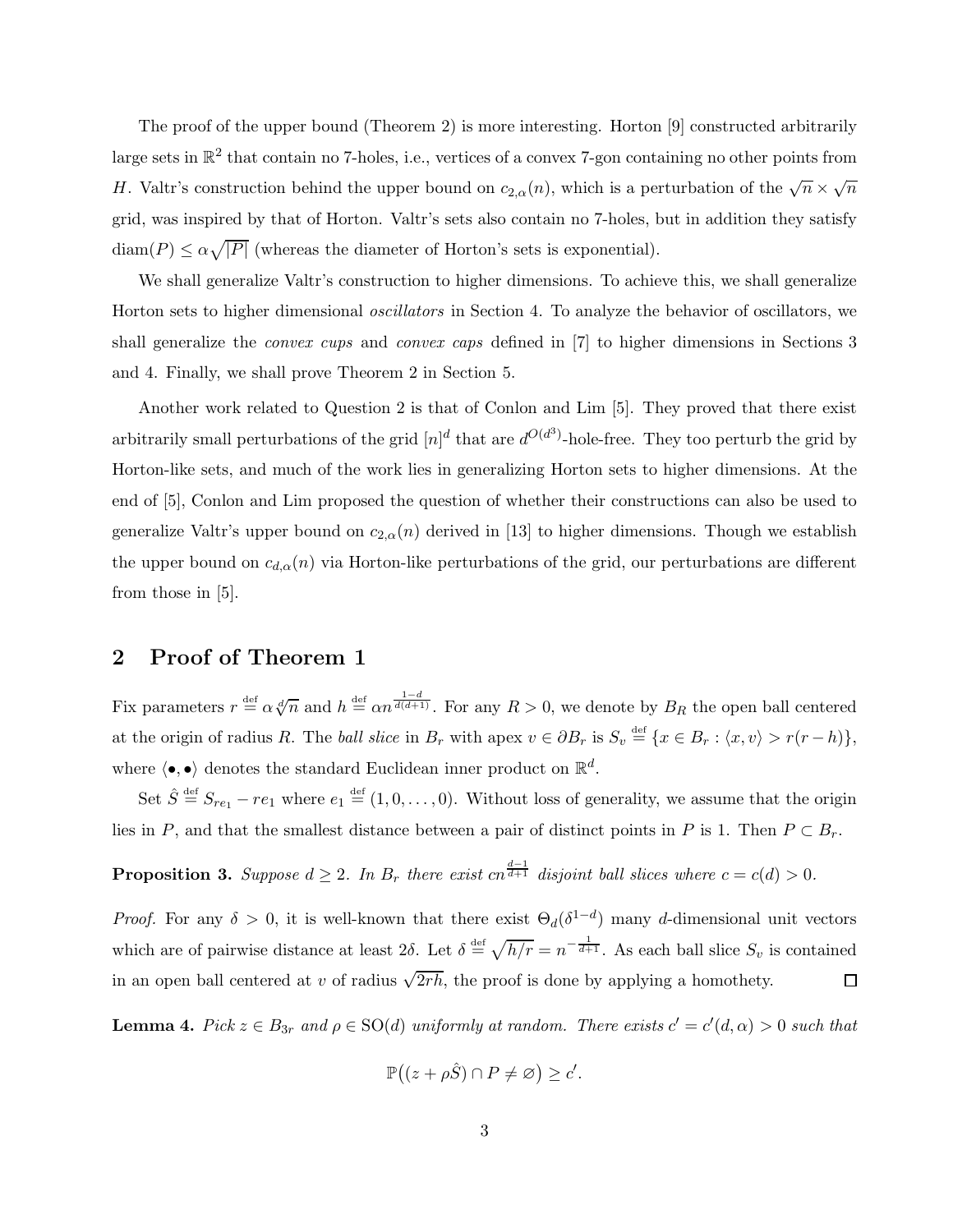We first deduce [Theorem 1](#page-1-1) with the help of [Lemma 4,](#page-2-1) and then present the proof of [Lemma 4.](#page-2-1)

*Proof of [Theorem 1](#page-1-1) assuming [Lemma 4.](#page-2-1)* Pick  $z \in B_{3r}$ ,  $z' \in B_{2r}$ , and  $\rho \in SO(d)$  uniformly at random. Since  $(z + \rho \hat{S}) \cap P = \emptyset$  unless  $z \in B_{2r}$ , for any ball slice  $S_v$  in  $B_r$ , we have that

$$
\mathbb{P}((z' + \rho S_v) \cap P \neq \varnothing) = \mathbb{P}((z' + \rho S_{re_1}) \cap P \neq \varnothing)
$$

$$
= \mathbb{P}((z' + r\rho e_1 + \rho \hat{S}) \cap P \neq \varnothing)
$$

$$
> \mathbb{P}((z + \rho \hat{S}) \cap P \neq \varnothing) \geq c'.
$$

Suppose  $S_{v_1}, \ldots, S_{v_m}$  are disjoint ball slices in  $B_r$  where  $m = cn^{\frac{d-1}{d+1}}$ , as in [Proposition 3.](#page-2-2) Let N be the number of sets  $z' + \rho S_{v_i}$  that intersect P. Then

$$
\mathbb{E}(N) \ge m \mathbb{P}\big((z' + \rho S_v) \cap P \ne \emptyset\big) \ge c c' n^{\frac{d-1}{d+1}}.
$$

It follows that there exist a pair  $(z_0, \rho_0) \in B_{2r} \times SO(d)$  such that at least  $N' \stackrel{\text{def}}{=} cc'n^{\frac{d-1}{d+1}}$  sets among  $Q_i \stackrel{\text{def}}{=} (z_0 + \rho_0 S_i) \cap P$   $(i = 1, ..., m)$  are nonempty. We assume without loss that  $Q_1, ..., Q_{N'} \neq \emptyset$ . Pick  $q_i \in Q_i$  arbitrarily. Then  $Q \stackrel{\text{def}}{=} \{q_1, \ldots, q_{N'}\}$  is a convex independent subset of P. Indeed, the hyperplane  $\{x \in \mathbb{R}^d : \langle x, v_i \rangle = r(r-h)\}$  separates the point  $p_i$  from the rest of Q. Thus, the proof is complete upon setting the constant  $\beta \stackrel{\text{def}}{=} cc'$ .  $\Box$ 

*Proof of [Lemma 4.](#page-2-1)* Let  $s \stackrel{\text{def}}{=} \sqrt{2rh}$  be the base radius of  $\hat{S}$ .

We denote by vol(•) and area(•) the standard d- and  $(d-1)$ -dimensional Lebesgue measures, respectively. Then  $vol(B_r) = \Theta_d(r^d)$  and  $area(\partial B_r) = \Theta_d(r^{d-1})$ , for instance. We may estimate  $vol(\hat{S})$ by sandwiching  $\hat{S}$  between two sets of known volumes. On one hand,  $\hat{S}$  is contained in a cylinder of height h and base area  $\Theta_d(s^{d-1})$ . On the other hand,  $\hat{S}$  contains a cone of the same height and base area. See [Figure 1](#page-3-0) below for an illustration.



<span id="page-3-1"></span><span id="page-3-0"></span>Figure 1: Estimating vol $(\hat{S})$ .

It follows that  $vol(\hat{S}) = \Theta_{d,\alpha}(hs^{d-1}) = \Theta_{d,\alpha}(1)$ , and so for any  $x \in P$ ,

$$
\mathbb{P}(x \in z + \rho \hat{S}) = \frac{\text{vol}(\hat{S})}{\text{vol}(B_{3r})} = \Theta_{d,\alpha} \left(\frac{1}{n}\right). \tag{1}
$$

We observe that  $\hat{S} \subset B_s$ , and so  $\mathbb{P}(x, y \in z + \rho \hat{S}) = 0$  if  $|x - y| \ge 2s$ . For any distinct  $x, y \in P$ with  $|x - y| < 2s$ , we claim that

<span id="page-3-2"></span>
$$
\mathbb{P}(x, y \in z + \rho \hat{S}) = O_{d,\alpha}\left(\frac{h}{|x - y|n}\right).
$$
\n(2)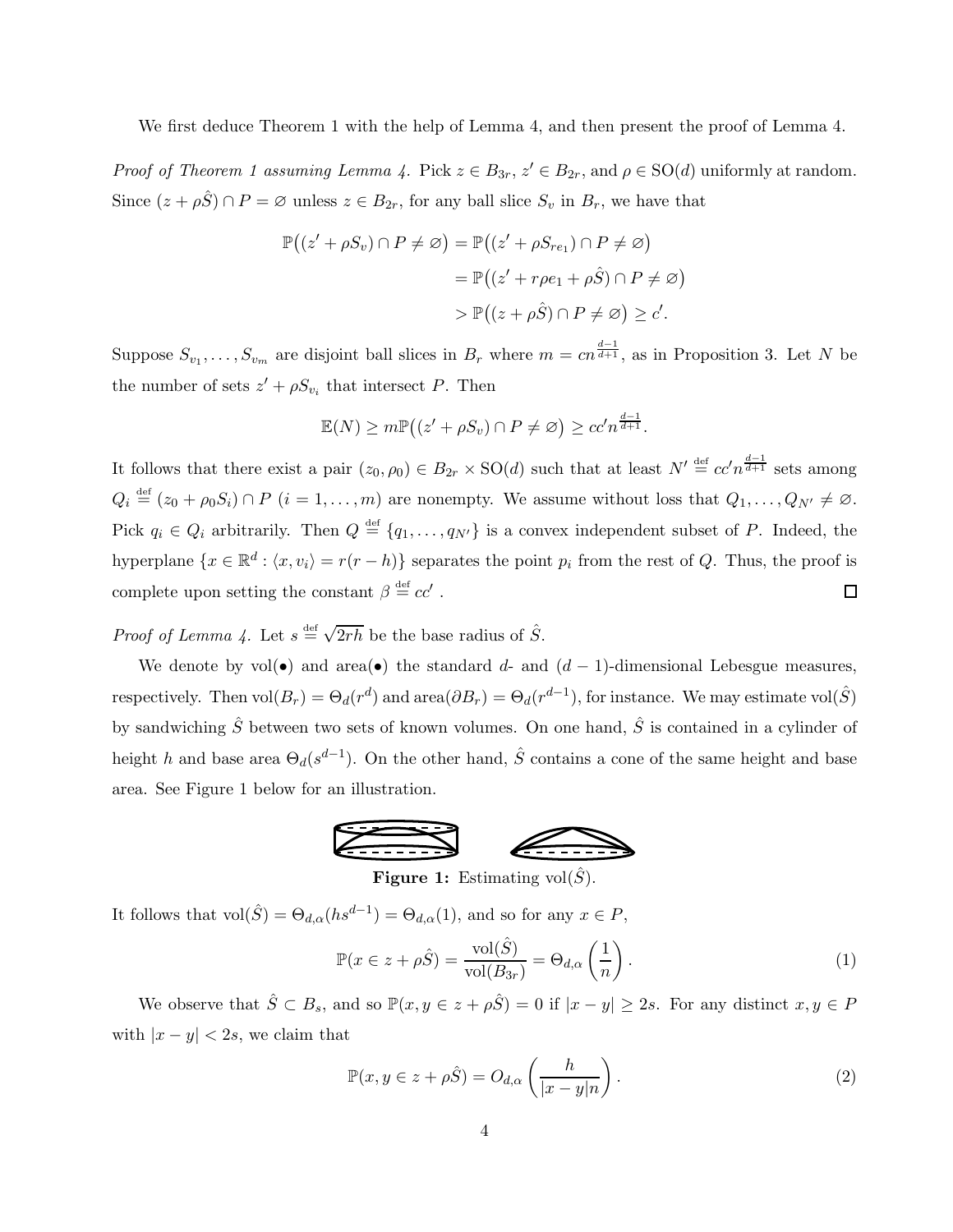To see this, set  $\overline{S} \stackrel{\text{def}}{=} \{x \in \mathbb{R}^d : -h \le \langle x, e_1 \rangle \le 0\}$  which is a slab of width h. Note that any sphere of radius  $|x - y|$  centered inside some slab of height h cuts the slab in a set of area  $O_d(h|x - y|^{d-2})$ . Thus, the rotated slab  $z + \rho \overline{S}$  containing x also contains y with probability  $O_d\left(\frac{h}{|x - \rho|}\right)$  $\frac{h}{|x-y|}$ ), and so

$$
\mathbb{P}(x, y \in z + \rho \hat{S}) \leq \mathbb{P}(x, y \in z + \rho \overline{S})
$$
  
= 
$$
\mathbb{P}(x \in z + \rho \overline{S}) \mathbb{P}(y \in z + \rho \overline{S} \mid x \in z + \rho \overline{S})
$$
  
= 
$$
\Theta_{d,\alpha} \left(\frac{1}{n}\right) O_d \left(\frac{h}{|x-y|}\right) = O_{d,\alpha} \left(\frac{h}{|x-y|n}\right).
$$

Since  $\min\{|x-y| : x, y \in P, x \neq y\} = 1$ , any ball of radius R intersects P in no more than  $O_d(R^d)$ points. Take the random variable  $X \stackrel{\text{def}}{=} |(z + \rho \hat{S}) \cap P|$ . We write  $A \lesssim B$  if  $A = O_{d,\alpha}(B)$ . Then

$$
\mathbb{E}(X^{2}) = \sum_{x \in P} \sum_{y \in P} \mathbb{P}(x, y \in z + \rho \hat{S})
$$
\n
$$
= \sum_{x \in P} \left( \mathbb{P}(x \in z + \rho \hat{S}) + \sum_{\substack{x \neq y \in P \\ |x - y| < 2s}} \mathbb{P}(x, y \in z + \rho \hat{S}) \right)
$$
\n
$$
\lesssim 1 + \sum_{x \in P} \sum_{\substack{x \neq y \in P \\ |x - y| < 2s}} \frac{h}{|x - y|n} \qquad \text{by (1) and (2)}
$$
\n
$$
= 1 + \frac{h}{n} \sum_{x \in P} \sum_{\substack{x \neq y \in P \\ |x - y| < 2s}} \int_{|x - y|}^{+\infty} \frac{dt}{|x^{2}} \Big|_{x^{2} = 1 + \frac{h}{n} \sum_{x \in P} \int_{0}^{+\infty} \frac{|(x + B_{\min\{t, 2s\}}) \cap P|}{t^{2}} dt \Big|_{x^{2} = 1 + h \left( \int_{0}^{2s} t^{d - 2} dt + (2s)^{d} \int_{2s}^{+\infty} \frac{dt}{t^{2}} \right)} \Big|_{x = 1 + h \left( \int_{0}^{2s} t^{d - 2} dt + (2s)^{d} \int_{2s}^{+\infty} \frac{dt}{t^{2}} \right)} \Big|_{x = 1 + h s^{d - 1} \lesssim 1.
$$

Thus, by [\(1\)](#page-3-1) and Cauchy's inequality we obtain

$$
\mathbb{P}((z+\rho \hat{S}) \cap P \neq \varnothing) = \mathbb{P}(X > 0) \ge \frac{(\mathbb{E}X)^2}{\mathbb{E}(X^2)} = \frac{\Theta_{d,\alpha}(1)}{O_{d,\alpha}(1)} = \Omega_{d,\alpha}(1).
$$

## <span id="page-4-0"></span>3 Convex cups and caps in higher dimensions

In this section we describe the basic properties of convex cups and caps in  $\mathbb{R}^d$ , for general d.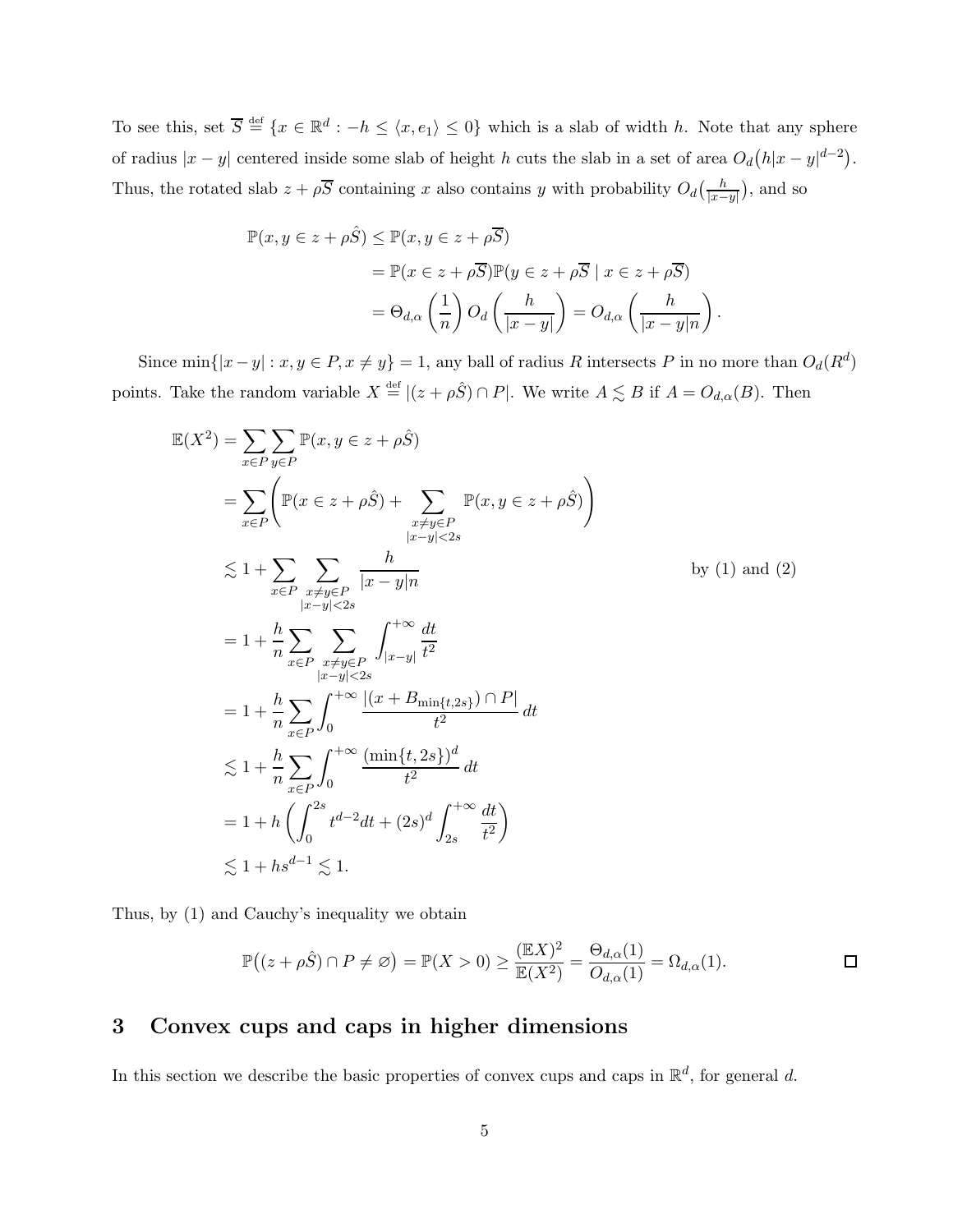**Definitions and notations.** For any  $x = (x_1, \ldots, x_d) \in \mathbb{R}^d$ , we define  $\pi(x) \stackrel{\text{def}}{=} (x_1, \ldots, x_{d-1})$  and  $h(x) \stackrel{\text{def}}{=} x_d$ . We call  $h(x)$  the *height* of x. For  $x^* \in \mathbb{R}^{d-1}$ , we write  $\pi^{-1}(x^*) \stackrel{\text{def}}{=} \{x \in \mathbb{R}^d : \pi(x) = x^*\}.$ 

For  $P \subset \mathbb{R}^d$ , if  $f: X \to Y$  is a function with  $P \subseteq X \subseteq \mathbb{R}^d$ , then we write  $f(P) \stackrel{\text{def}}{=} \{f(p) : p \in P\}$ .

For any finite point set  $P = \{p_1, \ldots, p_m\} \subset \mathbb{R}^d$ , we define its affine span as

$$
span(P) \stackrel{\text{def}}{=} \left\{ \sum_{i=1}^{m} c_i p_i : \sum_{i=1}^{m} c_i = 1, c_1, \dots, c_m \in \mathbb{R} \right\}.
$$

We denote by conv(P) its convex hull, and by  $\text{conv}_0(P)$  the interior of  $\text{conv}(P)$ . We write

$$
\partial_{\pi} P \stackrel{\text{def}}{=} \{ p \in P : \pi(p) \notin \text{conv}_0(\pi(P)) \}.
$$

A point set  $P \subset \mathbb{R}^d$  is said to be in affinely general position if for any distinct  $p_0, \ldots, p_d \in P$ ,

$$
\sum_{i=0}^{d} c_i p_i = 0 \text{ and } \sum_{i=0}^{d} c_i = 0 \text{ implies } c_0 = \dots = c_d = 0
$$

<span id="page-5-2"></span>for  $c_0, \ldots, c_d \in \mathbb{R}$ . We call a finite set  $P \subset \mathbb{R}^d$  regular if

- <span id="page-5-0"></span> $(R1)$  the projection of P to any coordinate axis is injective, and
- <span id="page-5-1"></span>(R2) the set  $\pi(P)$  is in affinely general position in  $\mathbb{R}^{d-1}$ , and
- (R3) for every disjoint  $\emptyset \neq S, T \subset P$  with  $|S| + |T| = d + 1$  (referred to as a *generic pair* of P later), the affine spans of  $\pi(S)$  and  $\pi(T)$  intersect transversely, that is  $|\text{span}(\pi(S)) \cap \text{span}(\pi(T))| = 1$ .

Suppose  $P \subset \mathbb{R}^d$  is a regular point set and  $(S, T)$  is a generic pair of P. We say that S lies above T if the unique pair of points  $(s, t) \in \text{span}(S) \times \text{span}(T)$  such that  $\pi(s) = \pi(t)$  satisfies  $h(s) > h(t)$ . For disjoint finite point sets  $A, B \subset \mathbb{R}^d$ , we say that A is high above B if  $A \cup B$  is regular and S lies above T for every generic pair  $(S, T)$  of  $A \cup B$  with  $S \subseteq A$  and  $T \subseteq B$ . The letters A and B are chosen as abbreviations for "above" and "below".

Now we are ready to generalize the definitions of convex cups and caps([\[13\]](#page-19-3)) to higher dimensions, which is central to our analysis.

Let  $P \subset \mathbb{R}^d$  be a regular point set. We call P a *convex cup* if for any  $p, p_1, \ldots, p_d \in P$ ,

$$
\pi(p) = \sum_{i=1}^{d} c_i \pi(p_i) \quad \text{implies} \quad h(p) < \sum_{i=1}^{d} c_i h(p_i)
$$

where  $c_1, \ldots, c_d \in (0, 1)$  and  $\sum_{i=1}^d c_i = 1$ . Similarly, we call P a convex cap if for any  $p, p_1, \ldots, p_d \in P$ ,

$$
\pi(p) = \sum_{i=1}^{d} c_i \pi(p_i) \quad \text{implies} \quad h(p) > \sum_{i=1}^{d} c_i h(p_i)
$$

where  $c_1, \ldots, c_d \in (0,1)$  and  $\sum_{i=1}^d c_i = 1$ . A  $c_u^a p$  is a set that is either a convex cup or a convex cap.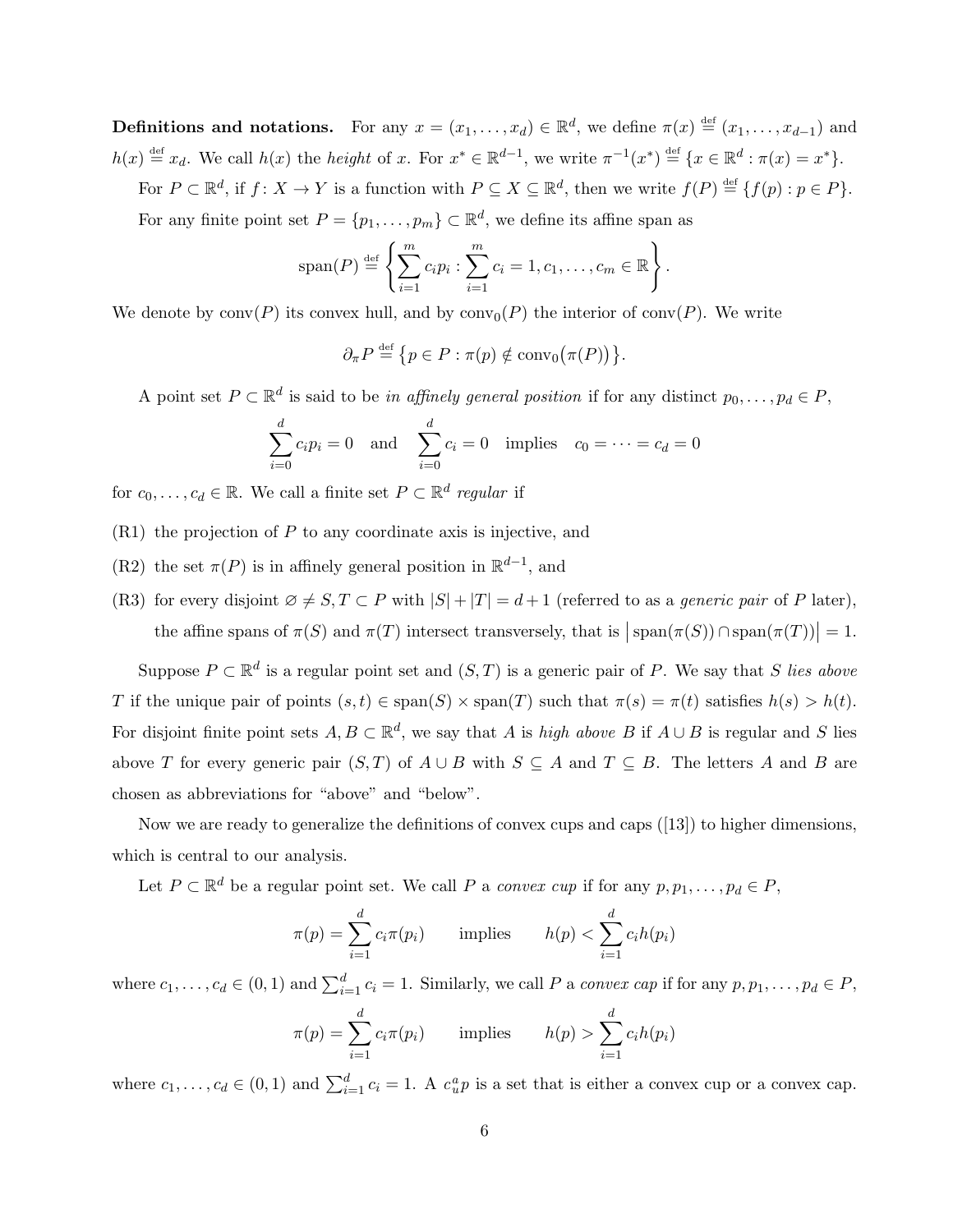<span id="page-6-2"></span>Properties. We record a decomposition result for later use.

**Proposition 5.** For every regular convex independent set  $C \subset \mathbb{R}^d$ , there exist a convex cap  $C_A \subseteq C$ and a convex cup  $C_B \subseteq C$  such that  $C_A \cup C_B = C$  and  $C_A \cap C_B = \partial_{\pi} C$ .

*Proof.* If  $|C| \le d$ , then  $\pi(C) \subset \mathbb{R}^{d-1}$  is convex independent in  $\mathbb{R}^{d-1}$  by [\(R2\).](#page-5-0) So  $C = \partial_{\pi} C$  is both a convex cup and a convex cap, and hence  $C_A = C_B = \partial_{\pi} C$  gives the required decomposition.

Suppose  $|C| \ge d+1$  then, and so  $|\partial_{\pi}C| \ge d$ . For  $p \in C \setminus \partial_{\pi}C$ , the line  $\ell_p \stackrel{\text{def}}{=} \{x \in \mathbb{R}^d : \pi(x) = \pi(p)\}$ intersects conv $(\partial_{\pi}C)$  in a line segment  $s_p$ , which by [\(R2\)](#page-5-0) happens to be a single point if  $|\partial_{\pi}C|=d$ . Since  $p \notin \partial_{\pi}C$ , the point p is either above  $s_p$  or below  $s_p$ . We put p into  $C_A$  if p is above  $s_p$ , and into  $C_B$  if p is below  $s_p$ . We also add all points of  $\partial_{\pi}C$  to both  $C_A$  and  $C_B$ .

We claim that the pair  $(C_A, C_B)$  fulfills the decomposition conditions.

By symmetry, it suffices to verify that  $C_A$  is a convex cap. Assume for the sake of contradiction that there exist  $p', p_1, \ldots, p_d \in C_A$  and  $\alpha_1, \ldots, \alpha_d \in (0, 1)$  with  $\sum_{i=1}^d \alpha_i = 1$  such that

$$
\pi(p') = \sum_{i=1}^{d} \alpha_i \pi(p_i), \qquad h(p') < \sum_{i=1}^{d} \alpha_i h(p_i).
$$

The inequality is strict because C is in general position. The first condition implies that  $p' \in C \setminus \partial_{\pi}C$ . Let  $p_A \stackrel{\text{def}}{=} \sum_{i=1}^d \alpha_i p_i$  be the intersection point of  $l_{p'}$  with span $(\{p_1, \ldots, p_d\})$ . The second condition implies that  $p_A$  is above p'. Denote by  $p_B$  be the upper endpoint of  $s_{p'}$  which is below p'. Then it follows from  $p_B \in \text{conv}(\partial_{\pi}C)$  that

$$
p' \in \operatorname{conv}_0(\{p_A, p_B\}) \subseteq \operatorname{conv}_0(\{p_1, \ldots, p_d\} \cup \partial_{\pi}C) \subseteq \operatorname{conv}_0(C),
$$

 $\Box$ 

<span id="page-6-0"></span>which contradicts the assumption that  $C$  is convex independent. The proof is complete.

**Proposition 6.** Suppose  $A, B \subset \mathbb{R}^d$  are point sets such that A is high above B. If  $P \subseteq A \cup B$  is a convex  $c_u^a p$ , then either  $P \setminus \partial_{\pi} P \subseteq A$  or  $P \setminus \partial_{\pi} P \subseteq B$ .

<span id="page-6-1"></span>This result, which will be crucial in the analysis of our construction, relies on the following lemma.

**Lemma 7.** Suppose  $A, B \subset \mathbb{R}^d$  are two point sets such that A is high above B. Let  $\{p\} \cup K$  be a  $(d+1)$ -element subset of  $A \cup B$  with  $p \notin K$  and  $\pi(p) \in \text{conv}_0(\pi(K))$ .

- (i) If  $\{p\} \cup K$  is a convex cup with  $p \in A$ , then  $K \subseteq A$ .
- (ii) If  $\{p\} \cup K$  is a convex cap with  $p \in B$ , then  $K \subseteq B$ .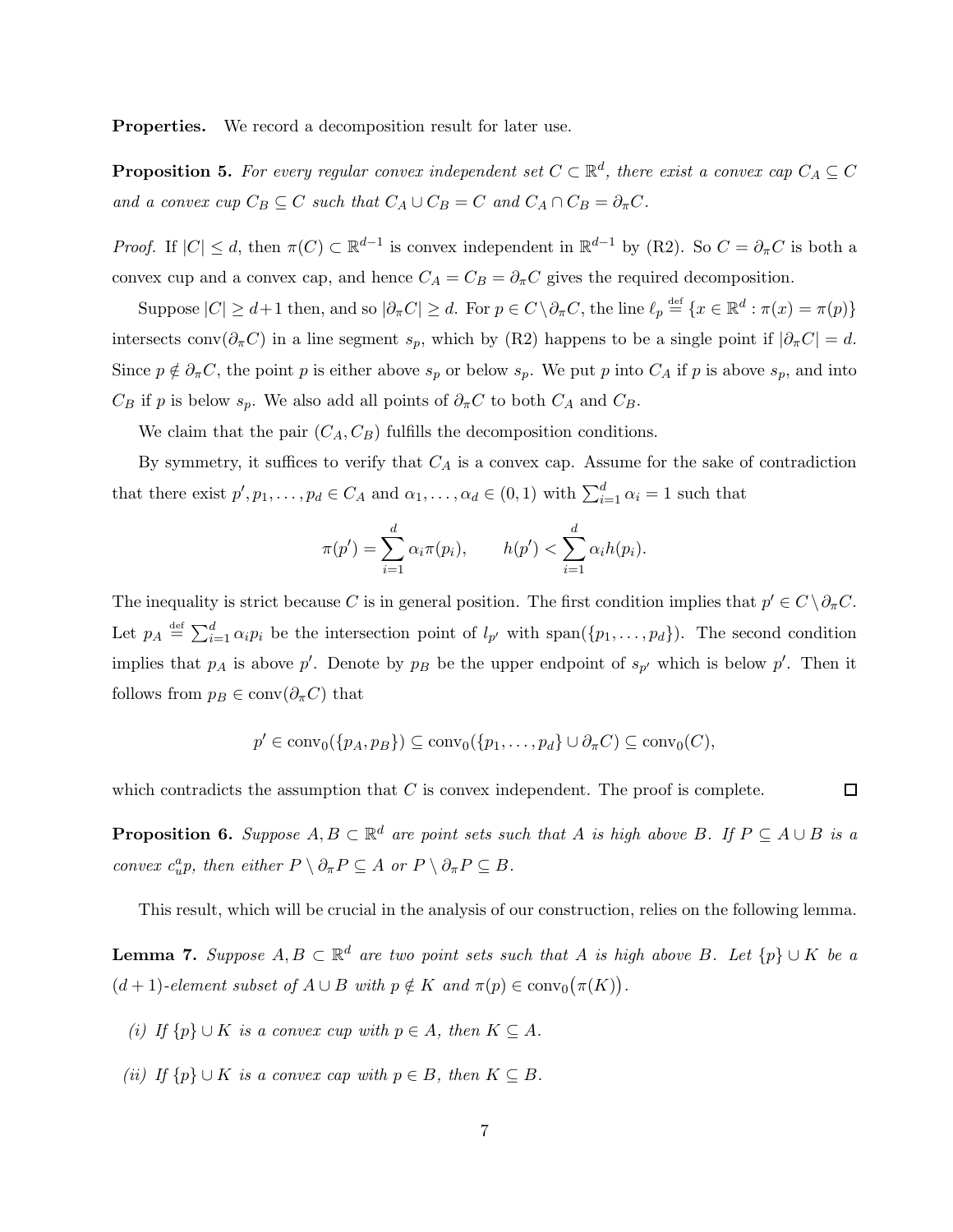*Proof.* Let  $K \stackrel{\text{def}}{=} \{p_1, \ldots, p_d\}$ . Suppose  $\{p\} \cup K$  is a convex cup with  $p \in A$ . The other case is similar.

Assume for the sake of contradiction that  $K \cap B \neq \emptyset$ . Suppose  $p_1, \ldots, p_k \in B$  and  $p_{k+1}, \ldots, p_d \in A$ where  $1 \leq k \leq d$ . For the generic pair  $(S,T) \stackrel{\text{def}}{=} (\{p_{k+1},\ldots,p_d,p\},\{p_1,\ldots,p_k\})$  of  $A \cup B$ , by  $(R3)$  we have that  $\pi(\text{span}(S))$  and  $\pi(\text{span}(T))$  intersect at a unique point  $q^* \in \mathbb{R}^{d-1}$ . Set

$$
\{q_1\} \stackrel{\text{def}}{=} \text{span}(T) \cap \pi^{-1}(q^*), \qquad \{q_2\} \stackrel{\text{def}}{=} \text{span}(S) \cap \pi^{-1}(q^*).
$$

Note that  $\pi(S) \cup \pi(T) \subset \mathbb{R}^{d-1}$  is in affinely general position, by [\(R2\).](#page-5-0) Then there are unique nonzero coefficients  $\alpha_1, \ldots, \alpha_k$  with  $\sum_{i=1}^k \alpha_i = 1$  and  $\beta_{k+1}, \ldots, \beta_d, \beta$  with  $\beta + \sum_{i=k+1}^d \beta_i = 1$  such that

<span id="page-7-0"></span>
$$
q_1 = \sum_{i=1}^{k} \alpha_i p_i, \qquad q_2 = \beta p + \sum_{i=k+1}^{d} \beta_i p_i.
$$
 (3)

Since A is high above B, it follows that  $h(q_2) > h(q_1)$ , and so  $q_2 = q_1 + \lambda e_d$  for some  $\lambda > 0$ , where  $e_d \stackrel{\text{def}}{=} (0, \ldots, 0, 1)$ . This together with [\(3\)](#page-7-0) gives that

<span id="page-7-2"></span><span id="page-7-1"></span>
$$
\beta p = \sum_{i=1}^{k} \alpha_i p_i - \sum_{i=k+1}^{d} \beta_i p_i + \lambda e_d.
$$
\n(4)

By applying  $\pi$  to the both sides of [\(4\)](#page-7-1), we deduce that

$$
\pi(p) = \sum_{i=1}^{k} (\beta^{-1} \alpha_i) \pi(p_i) + \sum_{i=k+1}^{d} (-\beta^{-1} \beta_i) \pi(p_i).
$$
\n(5)

Define  $c_i \stackrel{\text{def}}{=} \beta^{-1} \alpha_i$  for  $i = 1, ..., k$  and  $c_i \stackrel{\text{def}}{=} -\beta^{-1} \beta_i$  for  $i = k + 1, ..., d$ . Observe that  $\sum_{i=1}^n c_i = 1$ . Since  $\pi(p) \in \text{conv}_0(\pi(K))$  and the expression of  $\pi(p)$  as a convex combination of  $\pi(K)$  is unique, it follows from [\(5\)](#page-7-2) that  $c_i \in (0,1)$  for all i. If  $\beta < 0$ , then  $\alpha_i < 0$  for each  $i = 1, \ldots, k$ , which contradicts  $\sum_{i=1}^{k} \alpha_i = 1$ . If  $\beta > 0$ , then by applying h to the both sides of [\(4\)](#page-7-1) we obtain

$$
h(p) = \sum_{i=1}^{d} c_i h(p_i) + \beta^{-1} \lambda > \sum_{i=1}^{d} c_i h(p_i),
$$

which contradicts  $\{p\} \cup K$  being a convex cup. We conclude that  $K \subseteq A$ .

*Proof of [Proposition 6.](#page-6-0)* Suppose P is a convex cup. The other case is similar. If  $(P \setminus \partial_{\pi} P) \cap A = \emptyset$ , then  $P \setminus \partial_{\pi} P \subseteq B$ , and the proof is done. We may assume that  $p' \in (P \setminus \partial_{\pi} P) \cap A$  then.

For any  $p \in P \setminus \{p'\}$ , the ray  $\overline{\pi(p)\pi(p')}$  intersects a unique facet F of the polytope conv $(\pi(\partial_{\pi}P))$ , by [\(R2\).](#page-5-0) Note that there exist distinct  $p_1, \ldots, p_{d-1} \in \partial_{\pi} P$  such that  $F = \text{conv}(\pi(\{p_1, \ldots, p_{d-1}\}))$ , by Carathéodory's theorem. Thus,

$$
\pi(p') \in \mathrm{conv}_0(\pi(\{p, p_1, \ldots, p_{d-1}\})).
$$

From [Lemma 7](#page-6-1) we deduce that  $p \in A$ . Since  $p \in P \setminus \partial_{\pi} P$  is arbitrary, we conclude  $P \setminus \partial_{\pi} P \subseteq A$ .  $\Box$ 

 $\Box$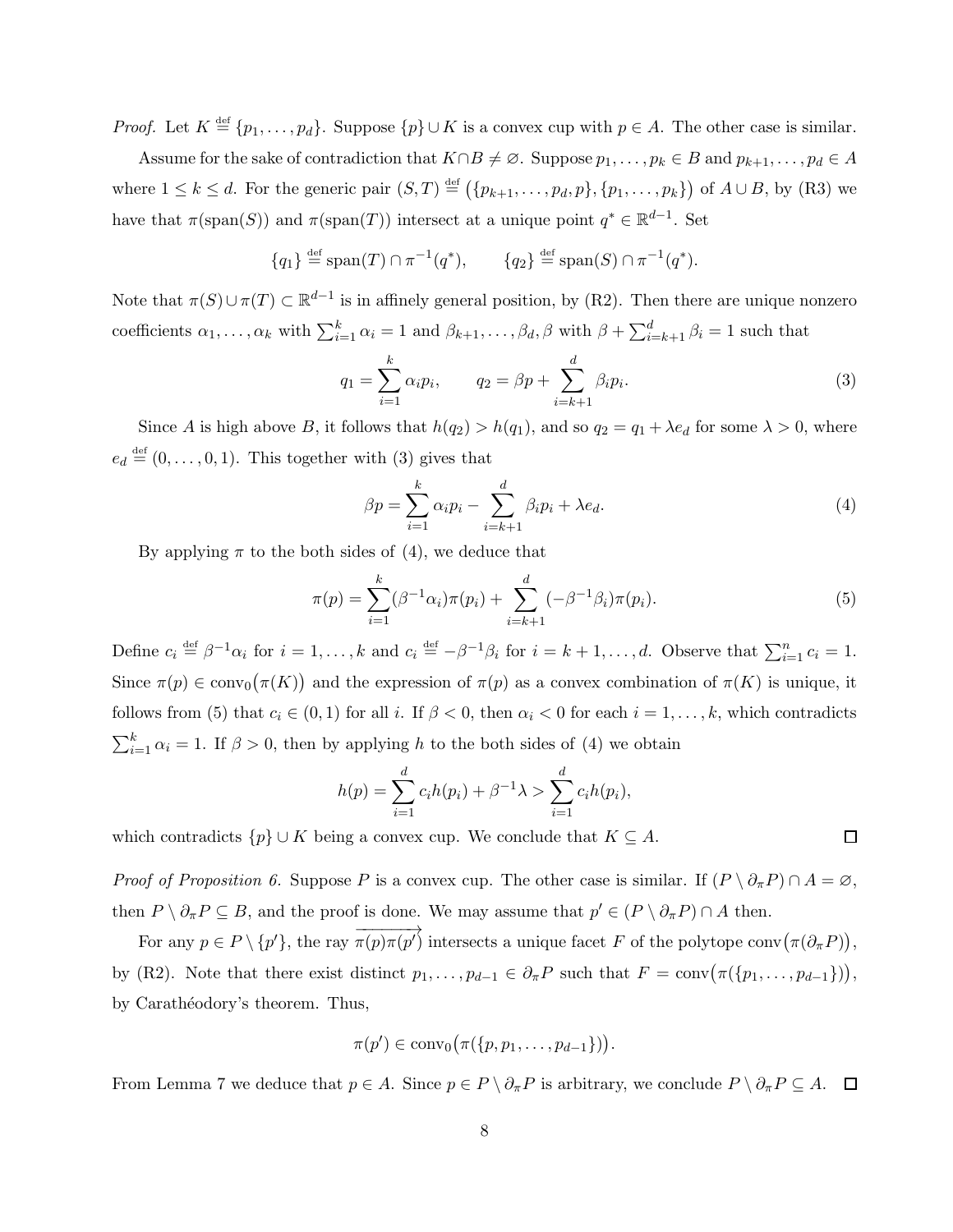### <span id="page-8-0"></span>4 Oscillators

This section is devoted to the definition and properties of oscillators.

**Definitions and basic properties.** For any  $x = (x_1, \ldots, x_d) \in \mathbb{R}^d$ , we write  $\pi_1(x) \stackrel{\text{def}}{=} x_1$ .

A sequence of points  $(p_1, p_2, \dots)$  in  $\mathbb{R}^d$  is called *ordered* if  $\pi_1(p_1) < \pi_1(p_2) < \cdots$ . By [\(R1\),](#page-5-2) any regular point set  $P \subset \mathbb{R}^d$  can be sorted to make an ordered sequence. We shall abuse the notations by writing  $P = \{p_1, \ldots, p_m\}$  for the sorted ordered sequence formed by some regular point set P. That is,  $\pi_1(p_1) < \cdots < \pi_1(p_m)$ . We also write  $P_{a,b} \stackrel{\text{def}}{=} \{p_t \in P : t \equiv a \pmod{b}\}$  for  $b \ge 2$  and  $a \in [b]$ . For instance,  $P_{1,2} = \{p_1, p_3, \dots\}$  and  $P_{2,2} = \{p_2, p_4, \dots\}.$ 

<span id="page-8-1"></span>We define *d*-*oscillators* recursively. Let  $P = \{p_1, \ldots, p_m\} \subset \mathbb{R}^d$  be a finite point set.

- <span id="page-8-3"></span>(O1) If  $m = 1$  or  $d = 1$ , then P is a d-oscillator.
- (O2) Suppose  $m \geq 2$  and  $d \geq 2$ . If
	- $-$  P is regular, and
	- both  $P_{1,2}$  and  $P_{2,2}$  are d-oscillators, and
	- either  $P_{1,2}$  is high above  $P_{2,2}$  or  $P_{2,2}$  is high above  $P_{1,2}$ , and
	- $\pi(P)$  is a  $(d-1)$ -oscillator,

then  $P$  is a d-oscillator.

For  $d = 2$  this definition coincides with the definition of a Horton set [\[9\]](#page-19-5). However, this definition differs from generalizations of Horton sets discussed in [\[14\]](#page-19-7) and [\[5\]](#page-19-6). The reason for the difference is that [\[14\]](#page-19-7) and [\[5\]](#page-19-6) were both motivated by avoidance of large holes.

<span id="page-8-5"></span>We record the following properties for later use.

<span id="page-8-2"></span>**Proposition 8.** Suppose  $P = \{p_1, \ldots, p_m\} \subset \mathbb{R}^d$  is a d-oscillator.

- <span id="page-8-4"></span>(i) For any integers a, b with  $1 \le a \le b \le m$ , the set  $P_{[a,b]} \stackrel{\text{def}}{=} \{p_a, p_{a+1}, \ldots, p_b\}$  is a d-oscillator.
- (ii) For any integers  $N \geq 2$  and  $r \in [N]$ , the set  $P_{r,N}$  is a d-oscillator.

*Proof.* We prove both statements by induction on d. The  $d = 1$  base case is trivial by [\(O1\).](#page-8-1)

If [\(i\)](#page-8-2) is proved for  $d-1$ , then  $\pi(P_{[a,b]}) = (\pi(P))_{[a,b]}$  is a  $(d-1)$ -oscillator. By [\(O2\),](#page-8-3) it suffices to show that the sets  $A \stackrel{\text{def}}{=} (P_{[a,b]})_{1,2}$  and  $B \stackrel{\text{def}}{=} (P_{[a,b]})_{2,2}$  are both d-oscillators and that either A is high above B or B is high above A. To see this, we induct on  $|P_{[a,b]}|$ . The  $|P_{[a,b]}| = 1$  case is trivial by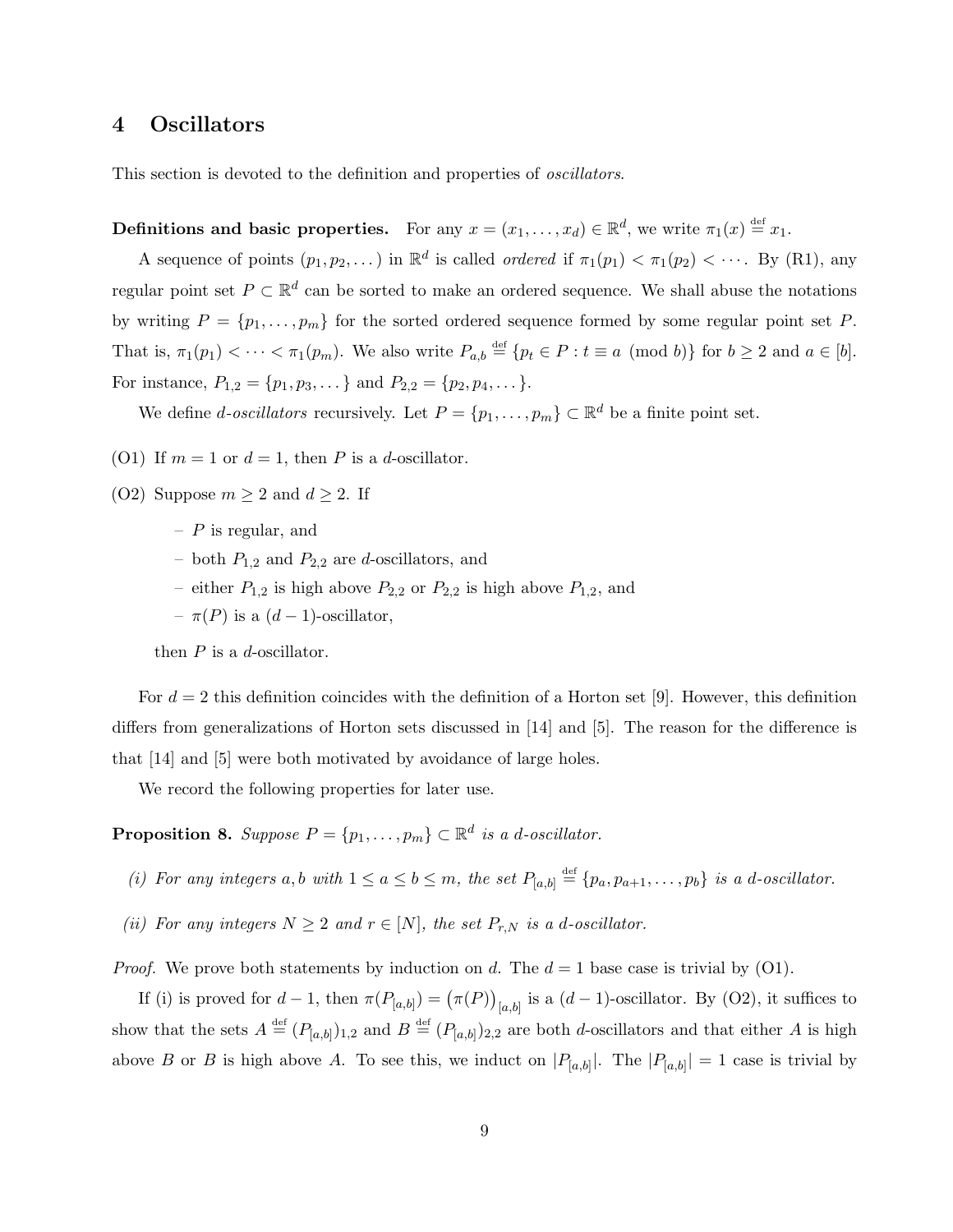[\(O1\),](#page-8-1) and the inductive step is done by noticing that A and B are consecutive sections of  $P_{1,2}$  and  $P_{2,2}$ , respectively, and that  $\max\{|A|, |B|\} < |P_{[a,b]}|.$ 

If [\(ii\)](#page-8-4) is proved for  $d-1$ , then  $\pi(P_{r,N}) = (\pi(P))_{r,N}$  is a  $(d-1)$ -oscillator. By [\(O2\),](#page-8-3) it suffices to show that the sets  $A \stackrel{\text{def}}{=} (P_{r,N})_{1,2}$  and  $B \stackrel{\text{def}}{=} (P_{r,N})_{2,2}$  are both d-oscillators and that either A is high above  $B$  or  $B$  is high above  $A$ .

- If N is odd, then we induct on  $|P_{r,N}|$ . To be specific, in the inductive hypothesis N is fixed while  $r \in [N]$  is arbitrary. The  $|P_{r,N}| = 1$  case is trivial.
	- If r is odd, then  $A = (P_{1,2})_{\frac{r+1}{2},N}$ ,  $B = (P_{2,2})_{\frac{r+N}{2},N}$ , and so A is high above B or B is high above A. Since  $\max\{|A|, |B|\}$  <  $|P_{r,N}|$ , the inductive proof is complete.
	- If r is even, then  $A = (P_{2,2})_{\frac{T}{2},N}$ ,  $B = (P_{1,2})_{\frac{T+N+1}{2},N}$ , and so A is high above B or B is high above A. Since  $\max\{|A|, |B|\}$  <  $|P_{r,N}|$ , the inductive proof is complete.
- For even values of  $N$ , it suffices to prove that the statement "A and B are both d-oscillators and either A is high above B or B is high above A" holds for  $\frac{N}{2}$  implies that the same statement holds for N. The implication follows from  $P_{r,N} = (P_{1,2})_{\frac{r+1}{2},\frac{N}{2}}$  when r is odd and from  $P_{r,N} = (P_{2,2})_{\frac{r}{2},\frac{N}{2}}$ when  $r$  is even.

The inductive proof is complete by combining the cases above.

<span id="page-9-0"></span>For any finite point set  $P \subset \mathbb{R}^d$ , a bijection  $\tau: P \to P'$  is called a  $\delta$ -perturbation if  $\|\tau(p) - p\| \le \delta$ for every  $p \in P$ . The following facts are obvious:

**Observation 9.** For any d-oscillator  $P \subset \mathbb{R}^d$ , there exists  $\delta_0 > 0$  such that for every  $\delta_0$ -perturbation  $\tau$  the set  $\tau(P)$  is a d-oscillator as well.

Existence of oscillators. We are to construct d-oscillators of arbitrarily large size recursively on dimension d. For any integer  $N \geq 0$ , write it in binary as  $N = \sum_{k \geq 0} a_k 2^k$   $(a_k \in \{0, 1\})$ , and set

$$
(N)_{\varepsilon} \stackrel{\text{def}}{=} \sum_{k \ge 0} a_k \varepsilon^{k+1}.
$$

The idea is to start with the set  $\{(k, (k)_{\varepsilon_2}, \ldots, (k)_{\varepsilon_d}) : k \in [m]\}$  where constants  $\varepsilon_2, \ldots, \varepsilon_d$  are chosen to be  $1 \gg \varepsilon_2 \gg \cdots \gg \varepsilon_d > 0$ . We then perturb it properly to ensure the regularity.

A point set  $P \subset \mathbb{R}^d$  is called *generic* if any disjoint subsets  $S, T$  of P with  $|S| + |T| = d + 2$  have the property that  $|\text{span}(S) \cap \text{span}(T)| = 1$ . A bijection  $\tau: P \to P'$  is called a  $\delta$ -height-perturbation

 $\Box$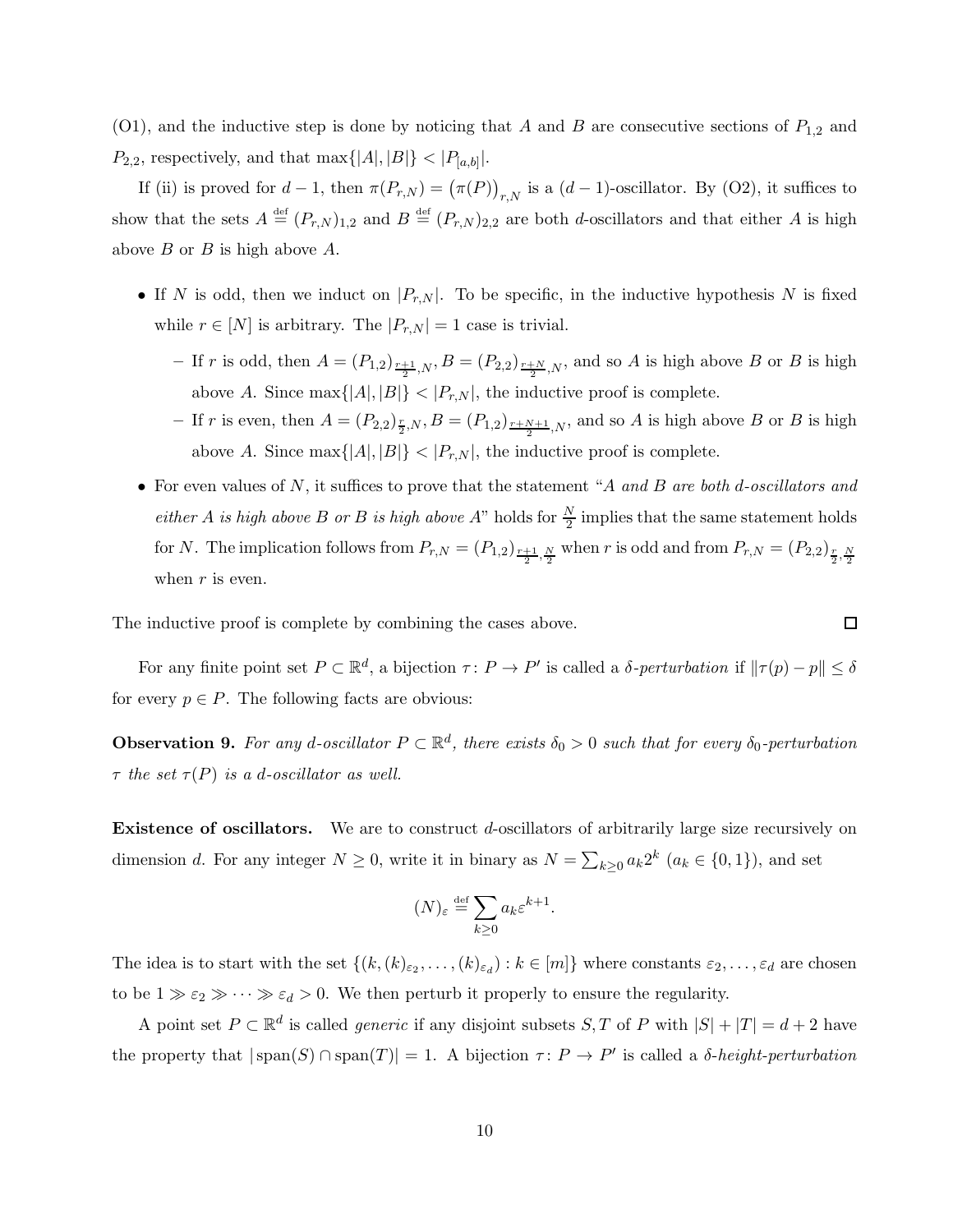if  $\pi(\tau(p)) = \pi(p)$  and  $|h(\tau(p)) - h(p)| \leq \delta$  for every  $p \in P$ . Moreover,  $\tau$  is called a *generic*  $\delta$ -heightperturbation if the image  $\tau(P) = P'$  is both generic and regular.

<span id="page-10-0"></span>Any  $P \subset \mathbb{R}^1$  is generic, and any δ-height-perturbation is a δ-perturbation. Note that the points in the next lemma are indexed from 0, not 1. This is done to make the map  $k \mapsto (k)_{\varepsilon}$  well-behaved.

**Lemma 10.** Suppose  $d \geq 2$ . For any generic  $(d-1)$ -oscillator  $P^* \stackrel{\text{def}}{=} \{p_0^*, p_1^*, \ldots, p_\ell^*\} \subset \mathbb{R}^{d-1}$ , there exist  $\varepsilon > 0$  and  $\delta > 0$  such that every generic  $\delta$ -height-perturbation of

$$
P \stackrel{\text{def}}{=} \left\{ \left( p_k^*, (k)_{\varepsilon} \right) : k \in [0, \ell] \cap \mathbb{Z} \right\}
$$

is a generic d-oscillator.

*Proof.* Write  $p_k \stackrel{\text{def}}{=} (p_k^*, (k)_{\varepsilon})$ . We induct on  $\ell \in \mathbb{Z}_{\geq 0}$ . The  $\ell = 0$  base case is obvious by [\(O1\).](#page-8-1)

Assume that the statement is established for  $\ell - 1$  where  $\ell \geq 1$ . Let

$$
Q \stackrel{\text{def}}{=} \{q_0, q_1, \dots, q_\ell\}
$$

be a generic δ-height-perturbation of P with  $\pi(q_k) = p_k^*$  for all  $k \in [0, \ell] \cap \mathbb{Z}$ . For sufficiently small  $\varepsilon > 0$  and  $\delta > 0$ , we claim that  $Q_{2,2}$  is high above  $Q_{1,2}$ , and that both  $Q_{1,2}$  and  $Q_{2,2}$  are d-oscillators. Note that  $Q_{1,2} = \{q_0, q_2, q_4, \dots\}$  and  $Q_{2,2} = \{q_1, q_3, q_5, \dots\}.$ 

We first verify that  $Q_{2,2}$  is high above  $Q_{1,2}$  by specifying  $\varepsilon$ . Let  $(S,T)$  be a generic pair of Q with  $S \subseteq Q_{2,2}$  and  $T \subseteq Q_{1,2}$ . Then  $\pi(Q) = P^*$  is generic implies that  $\pi(\text{span}(S)) \cap \pi(\text{span}(T))$  consists of a single point  $q_{S,T}^*$  which is independent on  $\varepsilon$ . Set

$$
\{q_{S,T}^S\} \stackrel{\text{def}}{=} \text{span}(S) \cap \pi^{-1}(q_{S,T}^*), \qquad \{q_{S,T}^T\} \stackrel{\text{def}}{=} \text{span}(T) \cap \pi^{-1}(q_{S,T}^*).
$$

We observe that  $h(q_{S,T}^S) = \varepsilon + O(\varepsilon^2 + \delta)$  and  $h(q_{S,T}^T) = O(\varepsilon^2 + \delta)$  as  $\varepsilon \to 0^+$ . Thus, if we choose  $\varepsilon > 0$ to be sufficiently small and  $\delta \in (0, \varepsilon^2)$ , then  $h(q_{S,T}^S) > h(q_{S,T}^T)$ , and hence  $Q_{2,2}$  is high above  $Q_{1,2}$ .

We then show that both  $Q_{1,2}$  and  $Q_{2,2}$  are d-oscillators. Let  $q_k - p_k \stackrel{\text{def}}{=} h_k e_d$  for all  $k \in [0, \ell] \cap \mathbb{Z}$ . Then  $|h_k| \leq \delta$  for all k. By the inductive hypothesis, there exists some  $\delta' > 0$  such that every generic δ'-height-perturbation of  $P_{1,2}^*$  or  $P_{2,2}^*$  is a d-oscillator. Set  $\ell_1 \stackrel{\text{def}}{=} \lceil \frac{\ell+1}{2} \rceil$  $\frac{+1}{2}$ ],  $\ell_2 \stackrel{\text{def}}{=} \lfloor \frac{\ell+1}{2} \rfloor$  $\frac{+1}{2}$ . Then

$$
\widetilde{P}_1 \stackrel{\text{def}}{=} \{ p_{2k} + \varepsilon^{-1} h_{2k} e_d : k \in [0, \ell_1 - 1] \cap \mathbb{Z} \},
$$
  

$$
\widetilde{P}_2 \stackrel{\text{def}}{=} \{ p_{2k+1} + \varepsilon^{-1} h_{2k+1} e_d : k \in [0, \ell_2 - 1] \cap \mathbb{Z} \}
$$

are both 2-oscillators as long as  $\delta < \varepsilon \delta'$ . Consider the map  $\varphi: (x_1, \ldots, x_{d-1}, x_d) \mapsto (x_1, \ldots, x_{d-1}, \varepsilon x_d)$ . We observe that  $Q_{1,2} = \varphi(\tilde{P}_1), Q_{2,2} = \varphi(\tilde{P}_2) + \varepsilon e_d$ , and hence they are both 2-oscillators.

Thus, the inductive proof is concluded by setting  $\varepsilon$  to be sufficiently small and  $\delta < \min\{\varepsilon^2, \varepsilon \delta'\}.$  $\Box$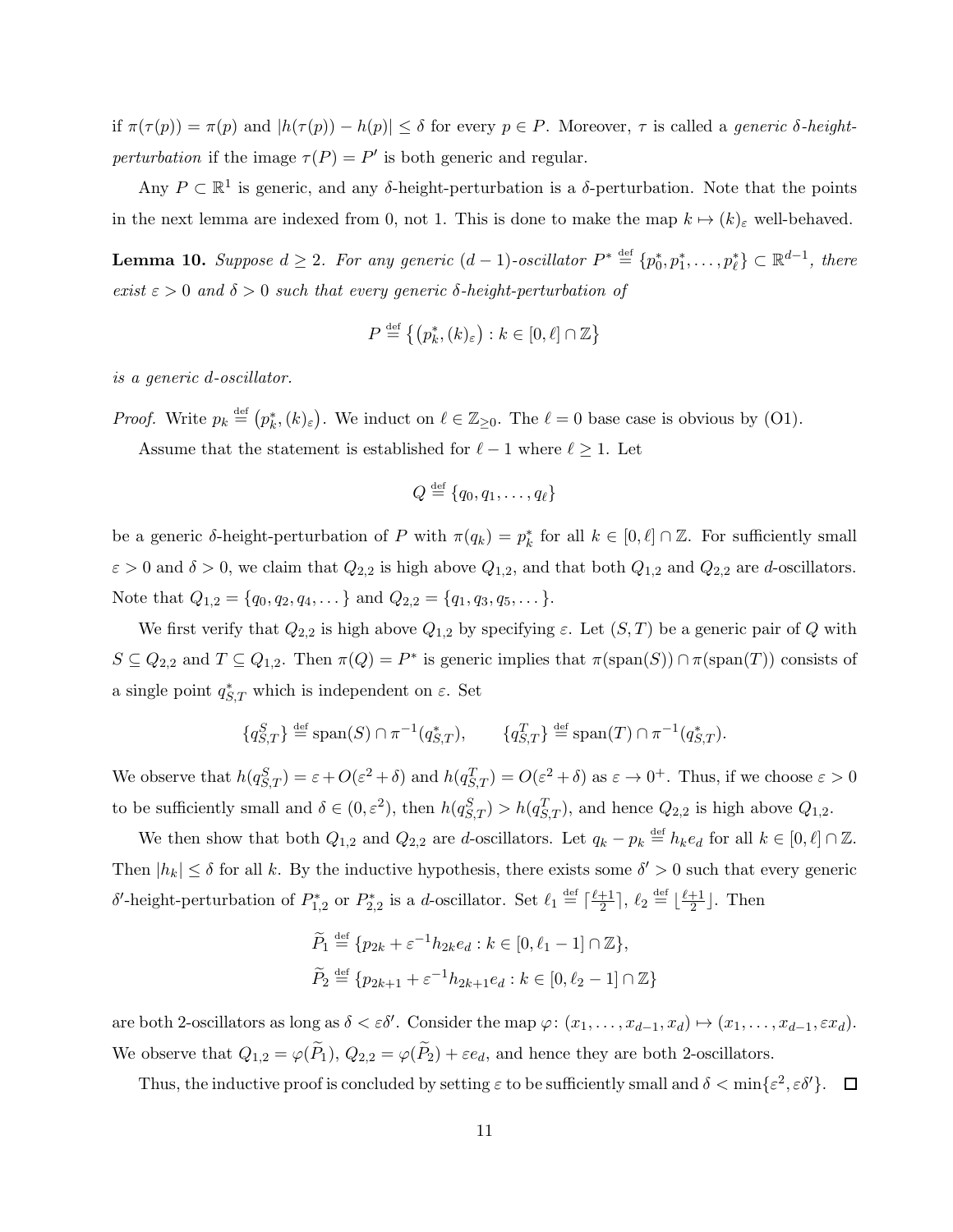<span id="page-11-1"></span>Now we are ready to construct oscillators in any dimension, by induction on the dimension.

**Proposition 11.** For any positive integer  $\ell$  and any  $\varepsilon > 0$ , there exists a d-oscillator  $\tilde{L}$  that is an  $\varepsilon$ -perturbation image of the set  $L \stackrel{\text{def}}{=} \{ke_1 : k \in [\ell]\},\$  where  $e_1 \stackrel{\text{def}}{=} (1,0,\ldots,0).$ 

*Proof.* For any fixed ordered set  $P = \{p_0, p_1, \ldots, p_\ell\}$  and any fixed  $\tau(p_0), \tau(p_1), \ldots, \tau(p_{\ell-1})$  such that  $\tau$  is a generic δ-height perturbation of  $P \setminus \{p_\ell\}$ , at most finitely many possible  $\tau(p_\ell)$ 's are such that  $\tau(P)$  is not generic and regular. Thus, the generic δ-height-perturbations in [Lemma 10](#page-10-0) always exist. Then [Proposition 8](#page-8-5) follows from  $(d-1)$  times of recursive applications of [Lemma 10.](#page-10-0)  $\Box$ 

Convex independent sets among oscillators. We next show that oscillators do not contain large convex independent subsets.

For any d-oscillator  $P = \{p_1, p_2, \dots\} \subset \mathbb{R}^d$  ( $|P| < \infty$ ) and any nonempty convex independent subset  $C = \{p_{i_1}, \ldots, p_{i_k}\} \subset P$  with  $i_1 < \cdots < i_k$ , we define stret $_P(C) \stackrel{\text{def}}{=} i_k - i_1$  as the stretch of C in P. Let  $\mathcal{O}_d$  be the set of all *d*-oscillators in  $\mathbb{R}^d$ . For any  $P \in \mathcal{O}_d$ , we define

$$
\mathcal{C}_k(P) \stackrel{\text{def}}{=} \left\{ C \in {P \choose k} : C \text{ is convex independent} \right\},\
$$
  

$$
\mathcal{C}'_k(P) \stackrel{\text{def}}{=} \left\{ C \in {P \choose k} : C \text{ is a convex } c^{\text{a}}_{\text{u}}p \right\},\
$$

where  $\binom{P}{k}$  refers to the set of all k-element subsets of P. We also define

$$
\Delta_d(k) \stackrel{\text{def}}{=} \min_{P \in \mathcal{O}_d} \min_{C \in \mathcal{C}_k(P)} \text{stret}_P(C),
$$
  

$$
\Delta'_d(k) \stackrel{\text{def}}{=} \min_{P \in \mathcal{O}_d} \min_{C \in \mathcal{C}'_k(P)} \text{stret}_P(C),
$$

with the convention that  $\min_{C \in \varnothing} \text{stret}_{P}(C) = +\infty$ . Since every  $(d+1)$ -point set in  $\mathbb{R}^d$  is trivially convex independent,  $\Delta_d(k) = \Delta'_d(k) = k - 1$  for  $k = 1, ..., d + 1$ .

<span id="page-11-0"></span>The quantities  $\Delta_d(k)$  and  $\Delta'_d(k)$  measure the optimal stretch in d-oscillators. We first show that  $\Delta_d(k) \approx \Delta'_d(k)$ , and then use that to bound both from below.

**Proposition 12.** We have  $\Delta'_d([k/2]) \leq \Delta_d(k) \leq \Delta'_d(k)$ , for all  $d \geq 2$  and all  $k \geq 1$ .

*Proof.* The upper bound is seen by  $\mathcal{C}'_k(P) \subseteq \mathcal{C}_k(P)$ . For the lower bound, assume  $\Delta_d(k) = \text{stret}_P(C)$ where  $P \in \mathcal{O}_d$  and  $C \in \mathcal{C}_k(P)$ . By [Proposition 5,](#page-6-2) there exist a convex cap  $C_A$  and a convex cup  $C_B$ such that  $C = C_A \cup C_B$ . So  $\Delta'_d([k/2]) \le \max\{\text{stret}_P(C_A), \text{stret}_P(C_B)\} \le \text{stret}_P(C) = \Delta_d(k)$ .  $\Box$ 

<span id="page-11-2"></span>**Theorem 13.** For any  $d \geq 2$  and any  $k \geq 2$ , we have that

$$
\Delta'_d(k) \ge \frac{1}{2} \exp\left(\frac{k^{\frac{1}{d-1}}}{4d-4}\right), \qquad \Delta_d(k) \ge \frac{1}{2} \exp\left(\frac{k^{\frac{1}{d-1}}}{4d}\right).
$$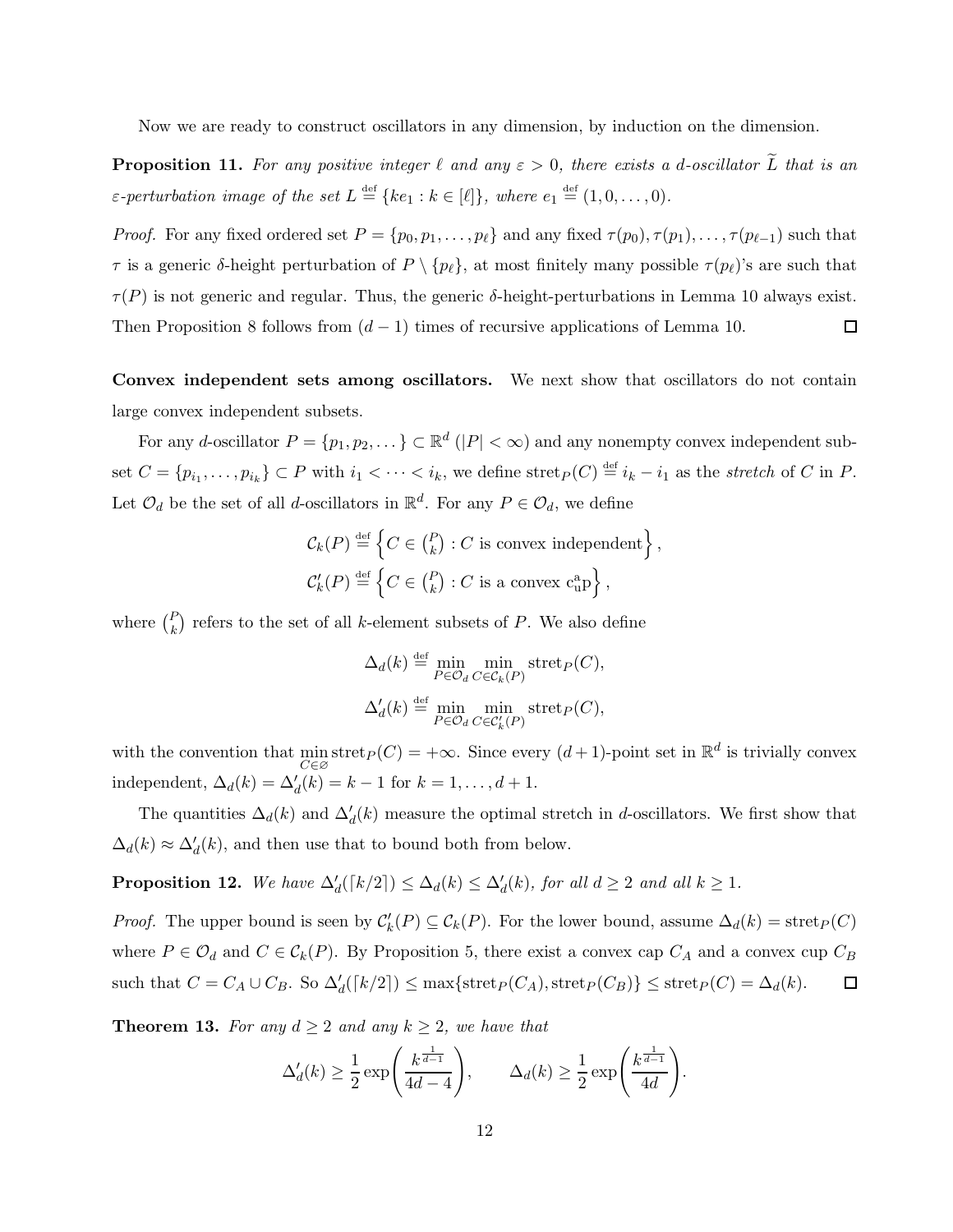*Proof.* We induct on d. Note that  $\text{stret}_P(C) = 2 \text{stret}_{P_{t,2}}(C)$  if  $C \subseteq P_{t,2}$  for  $t \in \{1,2\}$ .

Suppose  $d = 2$ . Let  $P \in \mathcal{O}_2$  and  $C \in \mathcal{C}'_k(P)$  with  $k \geq 2$  being arbitrary. Since  $\partial_{\pi} C \subset \mathbb{R}^1$  is convex independent, it follows from [\(R1\)](#page-5-2) that  $|\partial_{\pi}C| = 2$ , and hence  $|C \setminus \partial_{\pi}C| = k - 2$ . By [Proposition 6,](#page-6-0) we may assume without loss of generality that  $C \setminus \partial_{\pi}C \subseteq P_{1,2}$ , and hence

$$
stret_P(C) \geq stret_P(C \setminus \partial_{\pi}C) = 2stret_{P_{1,2}}(C \setminus \partial_{\pi}C) \geq 2\Delta'_2(k-2).
$$

This together with the facts  $\Delta'_{2}(2) = 1, \Delta'_{2}(3) = 2$  implies that  $\text{stret}_{P}(C) \ge \frac{1}{2}$  $\frac{1}{2}(\sqrt{2})^k \geq \frac{1}{2}$  $rac{1}{2}$  exp $\left(\frac{k}{4}\right)$  $(\frac{k}{4})$ . So  $\Delta'_2(k) \geq \frac{1}{2}$  $rac{1}{2}$  exp $(\frac{k}{4})$  $(\frac{k}{4})$ , and hence  $\Delta_2(k) \geq \frac{1}{2}$  $rac{1}{2}$  exp $(\frac{k}{8})$  $\frac{k}{8}$ ) by [Proposition 12,](#page-11-0) which concludes the  $d = 2$  case.

Assume both inequalities hold for  $d-1$  ( $d \geq 3$ ) and all  $k \geq 2$ , and consider the d case. Let  $P \in \mathcal{O}_d$ and  $C \in \mathcal{C}'_k(P)$  with  $k \geq 2$  being arbitrary. Set  $m \stackrel{\text{def}}{=} |\partial_{\pi}C|$ , and hence  $m \geq 2$ . We claim that

<span id="page-12-1"></span><span id="page-12-0"></span>
$$
stretP(C) \ge \max{\Delta_{d-1}(m), 2\Delta_d'(k-m)}.
$$
\n(6)

On one hand, from  $\pi(\partial_{\pi}C) \in \mathcal{C}_m(\pi(P))$  we deduce that

$$
\operatorname{stret}_P(C) \ge \operatorname{stret}_P(\partial_\pi C) \ge \operatorname{stret}_{\pi(P)}(\pi(\partial_\pi C)) \ge \Delta_{d-1}(m). \tag{7}
$$

On the other hand, by assuming  $C \setminus \partial_{\pi}C \subseteq P_{1,2}$  without loss of generality [\(Proposition 6\)](#page-6-0), we have

$$
stretP(C) \ge stretP(C \setminus \partial_{\pi}C) = 2stretP1,2(C \setminus \partial_{\pi}C) \ge 2\Delta'_{d}(k-m).
$$
\n(8)

Thus, our claimed estimate [\(6\)](#page-12-0) follows from [\(7\)](#page-12-1) and [\(8\)](#page-12-2).

Now we are ready to prove

<span id="page-12-3"></span><span id="page-12-2"></span>
$$
stretP(C) \ge \frac{1}{2} \exp\left(\frac{k^{\frac{1}{d-1}}}{4d-4}\right)
$$
\n(9)

by induction on k. Note that  $\frac{1}{2} \exp\left(\frac{k^{\frac{1}{d-1}}}{4d-4}\right)$ 4d−4  $\Big)$  < 1 when  $k \leq (2d-2)^{d-1}$ , and so [\(9\)](#page-12-3) holds trivially. We assume  $k > (2d - 2)^{d-1}$  then. For the inductive step, we consider two cases separately:

• If  $m \geq k^{\frac{d-2}{d-1}}$ , then from [\(6\)](#page-12-0) and the inductive hypothesis on d we deduce that

$$
s t r t P(C) \geq \Delta_{d-1}(m) \geq \frac{1}{2} \exp\left(\frac{m^{\frac{1}{d-2}}}{4d-8}\right) \geq \frac{1}{2} \exp\left(\frac{k^{\frac{1}{d-1}}}{4d-4}\right).
$$

• If  $m \leq k^{\frac{d-2}{d-1}}$ , then the assumption  $k > (2d-2)^{d-1}$  implies that  $k-m > 2$ , and hence it follows from  $(6)$  and the inductive hypothesis on k that

$$
{\rm stret}_P(C) \geq 2\Delta'_d(k-m) \geq \exp\left(\frac{(k-m)^{\frac{1}{d-1}}}{4d-4}\right) \geq \exp\left(\frac{k^{\frac{1}{d-1}}-\frac{2}{d-1}}{4d-4}\right) \geq \frac{1}{2}\exp\left(\frac{k^{\frac{1}{d-1}}}{4d-4}\right).
$$

Note that we applied the standard inequality  $(1-x)^r \geq 1 - 2rx$  for  $x = k^{-\frac{1}{d-1}}$  and  $r = \frac{1}{d-1}$  $\frac{1}{d-1}$ .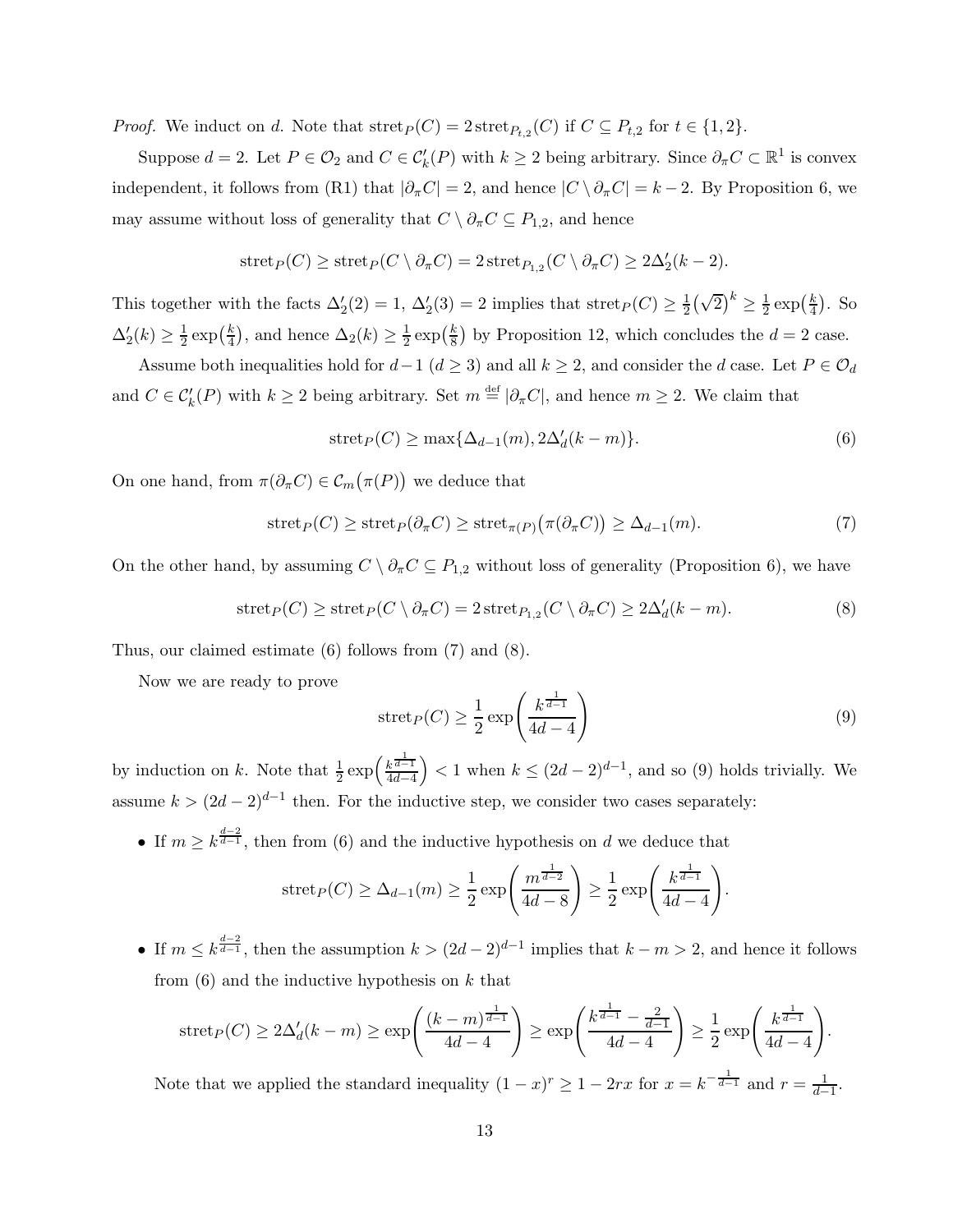By combining the cases above, we conclude [\(9\)](#page-12-3). So  $\Delta'_d(k) \geq \frac{1}{2}$  $rac{1}{2}$  exp $\left(\frac{k^{\frac{1}{d-1}}}{4d-4}\right)$  $^{4d-4}$ , and hence

$$
\Delta_d(k) \ge \frac{1}{2} \exp\left(\frac{(k/2)^{\frac{1}{d-1}}}{4d-4}\right) \ge \frac{1}{2} \exp\left(\frac{k^{\frac{1}{d-1}}}{4d}\right)
$$

<span id="page-13-0"></span>by [Proposition 12](#page-11-0) and the standard inequality  $2^{\frac{1}{d-1}} \leq 1 + \frac{1}{d-1}$ . The inductive proof is complete.

### 5 Proof of [Theorem 2](#page-1-2)

Before proving [Theorem 2](#page-1-2) we need a lemma about the covolume of lattices in  $\mathbb{R}^d$ . Recall that the covolume of a lattice  $\Gamma$  of rank r in  $\mathbb{R}^d$  is the r-dimensional Lebesgue measure of the fundamental region of Γ. We denote the covolume by covol(Γ).

<span id="page-13-2"></span>**Lemma 14.** Let  $\Gamma \subset \mathbb{R}^d$  be a lattice of rank  $d-1$  generated by vectors  $b_1, \ldots, b_{d-1} \in \mathbb{R}^d$ . Then

$$
covol(\Gamma) = |b_1 \wedge \cdots \wedge b_{d-1}|.
$$

*Proof.* The quantity covol(Γ) is multilinear in  $b_1, \ldots, b_{d-1}$ , and so is a function only of  $b_1 \wedge \cdots \wedge b_{d-1}$ . To verify the formula it then suffices to consider the case when  $b_1, \ldots, b_{d-1}$  are  $d-1$  vectors of the standard basis. In this case,  $b_1 \wedge \cdots \wedge b_{d-1}$  is equal (up to a sign) to the element of the standard basis that is different from each of  $b_1, \ldots, b_{d-1}$ . 口

<span id="page-13-1"></span>Finally, we are ready to prove [Theorem 2.](#page-1-2) Let  $G \stackrel{\text{def}}{=} [n]^d$ . The core is to prove the following result:

**Theorem 15.** For any  $d \geq 2$  and any  $\varepsilon > 0$ , there exists  $\widetilde{G} \subset \mathbb{R}^d$  in general position, which is an  $\varepsilon\text{-}perturbation\ of\ G,\ such\ that\ every\ convex\ independent\ subset\ \widetilde{C}\subseteq \widetilde{G}\ satisfies\ \left|\widetilde{C}\right|=O_d$  $\sqrt{ }$  $n^{\frac{d(d-1)}{d+1}}$ .

Proof of [Theorem 2](#page-1-2) assuming [Theorem 15.](#page-13-1) [Theorem 15](#page-13-1) directly implies Theorem 2 with a weaker constant of  $\sqrt{d} \cdot \sqrt[d]{n}$  in place of  $2\sqrt[d]{n}$ . To deduce the stated bound, we replace  $\mathbb{Z}^d$  by a better lattice.

Consider the densest lattice packing of unit balls in  $\mathbb{R}^d$ . Let  $\Lambda_d$  be the corresponding lattice, and let  $\rho_d$  be its packing density, i.e.,  $\rho_d \stackrel{\text{def}}{=} \lim_{R \to \infty} \frac{|\Lambda_d \cap B_R| \text{vol}(B_1)}{\text{vol}(B_R)}$  $\frac{\log_{1} \text{vol}(B_1)}{\text{vol}(B_R)}$ . Let  $\varphi$  be an invertible affine mapping sending the standard integer lattice  $\mathbb{Z}^d$  to  $\Lambda_d$ . So, the set  $\Lambda_d \cap B_R$  contains  $R^d \rho_d(1 + o(1))$ many points, and is of normalized diameter diam( $\Lambda_d \cap B_R$ )  $\leq R$ . [Theorem 2](#page-1-2) then follows from the well-known Minkowski–Hlawka bound which asserts that  $\rho_d \geq 2^{-d}$  (see e.g. [\[8,](#page-19-8) Theorem 24.1]).  $\Box$ 

We remark that no *n*-point set P with  $\text{diam}(P) = \alpha \sqrt[d]{n}$  exists when  $\alpha < \rho_d^{-\frac{1}{d}}$ . This follows easily fromthe isodiametric inequality ([\[8,](#page-19-8) Theorem 9.2]) and the definition of  $\rho_d$ . Better upper bounds and lower bounds on  $\rho_d$  are known, see [\[15\]](#page-19-9) and [\[4\]](#page-19-10) (but they are not enough to improve [Theorem 2\)](#page-1-2).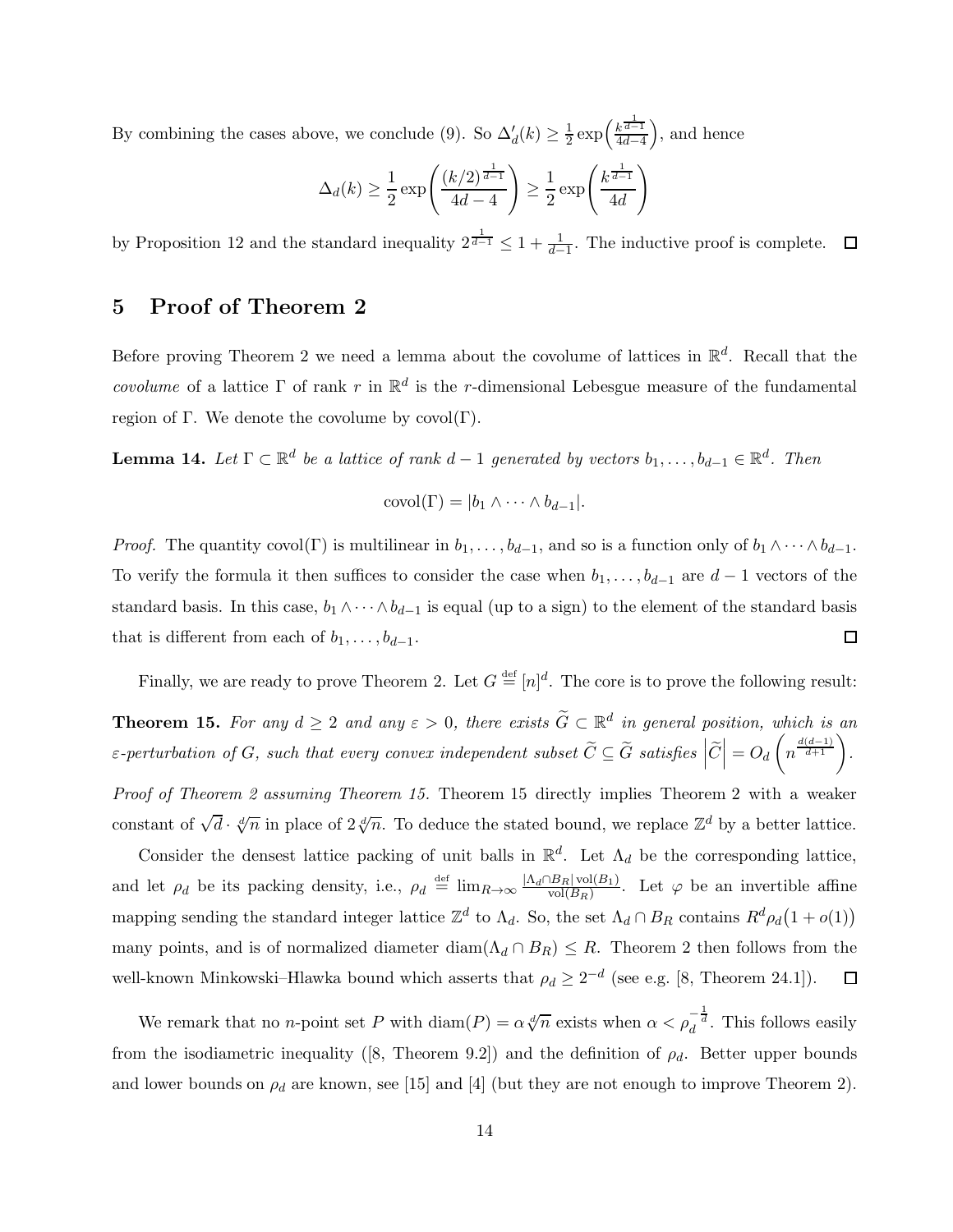*Proof of [Theorem 15.](#page-13-1)* We may assume without loss that  $0 < \varepsilon < \frac{1}{2}$ .

We construct the perturbation  $\tilde{G}$ : By [Proposition 11,](#page-11-1) there exists a d-oscillator  $P = \{p_1, \ldots, p_n\}$ where  $p_k = (k, p_{k,2}, \ldots, p_{k,d})$  such that P is an  $\varepsilon$ -perturbation of the set  $L_0 \stackrel{\text{def}}{=} \{(k, 0, \ldots, 0) : k \in [n]\}.$ 

Define, for any  $\eta > 0$ , a linear transformation  $T_{\eta} \colon \mathbb{R}^d \to \mathbb{R}^d$  by

$$
T_{\eta}(x_1, x_2, \ldots, x_d) \stackrel{\text{def}}{=} (x_1, \eta x_2, \ldots, \eta x_d).
$$

Since  $T_\eta$  is an invertible diagonal linear transformation,  $T_\eta(P)$  is a d-oscillator as well. By [Observation 9,](#page-9-0) there exists  $\delta > 0$  such that every  $\delta$ -perturbation of P is a d-oscillator as well. Then every  $\eta\delta$ -perturbation of  $T_{\eta}(P)$  is a d-oscillator, as long as  $0 < \eta < 1$ .

For any  $x = (x_1, \ldots, x_d) \in \mathbb{R}^d$ , we denote by  $\sigma(x) \stackrel{\text{def}}{=} (x_d, x_1, \ldots, x_{d-1})$  the cyclic permutation. Choose small constants  $\eta_1, \ldots, \eta_d$  decaying to zero, with  $\eta_1 < \frac{\varepsilon}{2}$  $\frac{\varepsilon}{2}$  and each  $\eta_{m+1}$  being much smaller than the preceding  $\eta_m$ . The precise conditions will be specified in the proof of [Lemma 16.](#page-15-0) Set

$$
S_i \stackrel{\text{def}}{=} \sigma^{i-1} T_{\eta_i}, \qquad G' \stackrel{\text{def}}{=} S_1(P) + S_2(P) + \cdots + S_d(P).
$$

Here by  $A + B \stackrel{\text{def}}{=} \{a + b : a \in A, b \in B\}$  we denote the Minkowski sum of  $A, B \subseteq \mathbb{R}^d$ .

View G' as an  $\frac{\varepsilon}{2}$ -perturbation f of G in the natural way. That is, for  $g = (g_1, \ldots, g_d) \in G$ ,

$$
\begin{pmatrix}\ng'_1 \\
g'_2 \\
g'_3 \\
\vdots \\
g'_d\n\end{pmatrix}^\top = g' \stackrel{\text{def}}{=} f(g) = \begin{pmatrix}\ng_1 + \eta_2 p_{g_2,d} + \eta_3 p_{g_3,d-1} + \cdots + \eta_d p_{g_d,2} \\
\eta_1 p_{g_1,2} + \eta_2 p_{g_2,2} + \eta_3 p_{g_3,d} + \cdots + \eta_d p_{g_d,3} \\
\eta_1 p_{g_1,3} + \eta_2 p_{g_2,2} + \eta_3 p_{g_3,d-2} + \cdots + \eta_d p_{g_d,4} \\
\vdots \\
\eta_1 p_{g_1,d} + \eta_2 p_{g_2,d-1} + \eta_3 p_{g_3,d-2} + \cdots + g_d\n\end{pmatrix}^\top
$$

We may also write this more succinctly as

$$
(g'_1, g'_2, \dots, g'_d) = S_1(p_{g_1}) + S_2(p_{g_2}) + \dots + S_d(p_{g_d}).
$$

Let  $\tau$  be any sufficiently small perturbation of  $G'$  such that  $\widetilde{G} \stackrel{\text{def}}{=} \tau(G')$  is in general position. The precise meaning of 'sufficiently small' will be specified later, in the proof of [Lemma 16.](#page-15-0) For now, we only demand that  $\tau$  is an  $\frac{\varepsilon}{2}$ -perturbation so the composition  $\tau \circ f$  is an  $\varepsilon$ -perturbation.

With  $\widetilde{G}$  being defined, our goal is to establish the upper bound on  $|\widetilde{C}|$ . For brevity, we write

$$
\bullet' = f(\bullet), \quad \bullet = f^{-1}(\bullet'); \qquad \widetilde{\bullet} = \tau(\bullet'), \quad \bullet' = \tau^{-1}(\widetilde{\bullet}).
$$

Here  $\bullet$ ,  $\bullet'$ , and  $\widetilde{\bullet}$  are subsets of  $G$ ,  $G'$ , and  $\widetilde{G}$ , respectively.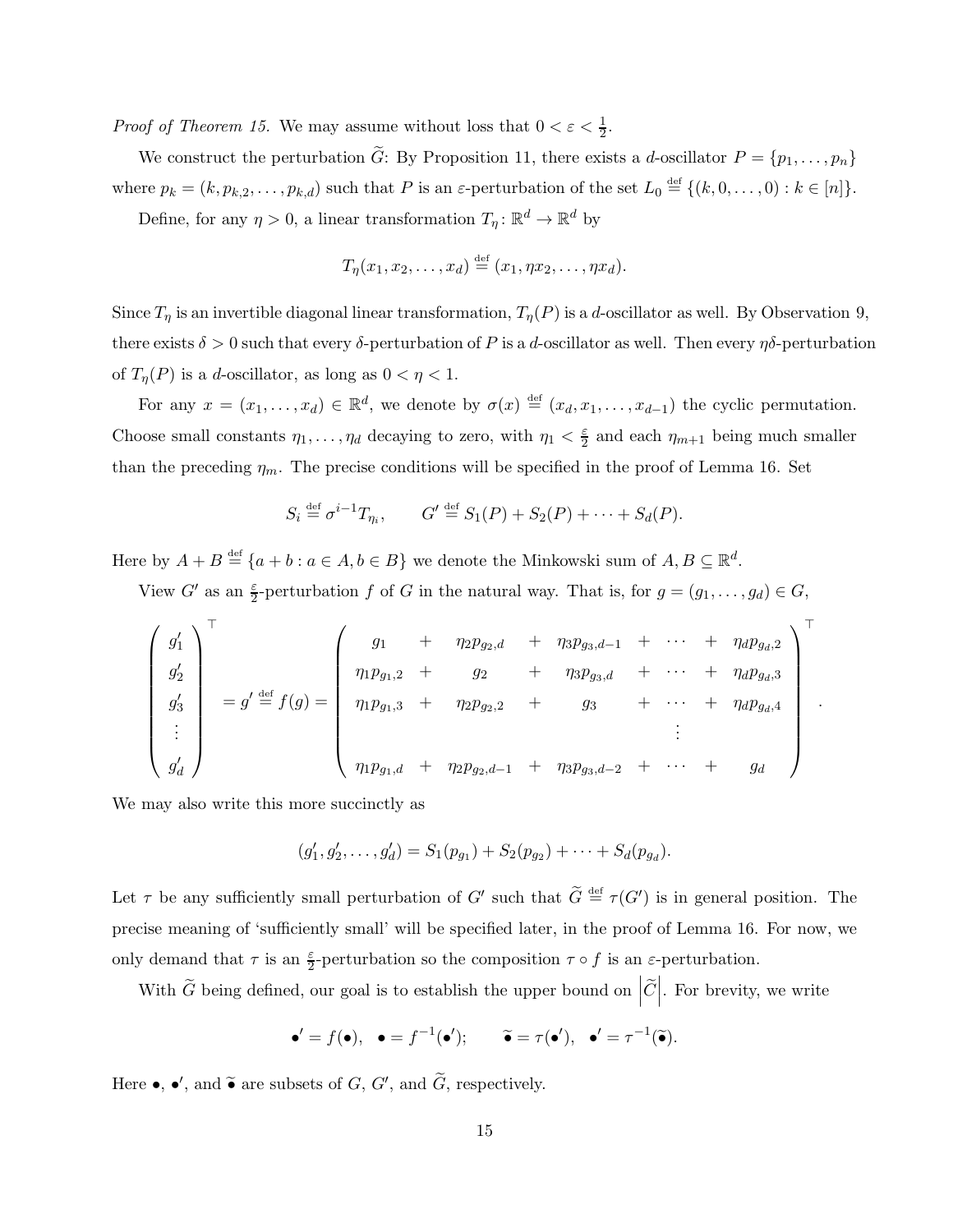Consider the preimage  $C \subseteq G$  of  $\widetilde{C}$  under  $\tau \circ f$ . Note that  $C = f^{-1}\tau^{-1}(\widetilde{C})$ . We may assume without loss that  $\varepsilon$  is small enough in terms of n such that the interior of conv(C) contains no point of C, i.e., conv<sub>0</sub> $(C) \cap C = \emptyset$ .

Set  $\boldsymbol{C} \stackrel{\text{def}}{=} \text{conv}(C)$ . Then  $\boldsymbol{C}$  is a lattice polytope (possibly degenerate) with vertices in G. If  $\boldsymbol{C}$ is degenerate, then we take an arbitrary  $(d-1)$ -hyperplane containing C as its only facet. For each facet **F** of **C**, we write  $F \stackrel{\text{def}}{=} \mathbf{F} \cap \mathbb{Z}^d$ . Define  $\Gamma_F \stackrel{\text{def}}{=} \text{span}(F) \cap \mathbb{Z}^d$ . Note that  $\Gamma_F$  is a lattice of rank  $d-1$ . Let  $n_F \stackrel{\text{def}}{=} \text{covol}(\Gamma_F)$ . If span $(F)$  has normal vector  $(n_1, \ldots, n_d) \in \mathbb{Z}^d$  where  $\text{gcd}(n_1, \ldots, n_d) = 1$ , then  $n_F$  is divisible by  $\sqrt{n_1^2 + \cdots + n_d^2}$ , thanks to [Lemma 14.](#page-13-2) In particular, we have  $n_F \ge \sqrt{n_1^2 + \cdots + n_d^2}$ . (One can show that the equality holds, but we will not need that fact.) For every finite subset  $S \subset \Gamma_F$ , we write  $A_S \stackrel{\text{def}}{=} \frac{\text{area}(\text{conv}(S))}{n_F}$  $\frac{\text{conv}(S)}{n_F}$ . Thus, A<sub>S</sub> is the normalized  $(d-1)$ -dimensional volume of conv $(S)$  with respect to  $\Gamma_F$ . Note that  $d!A_S \in \mathbb{Z}$ . Let F be the set of all  $F = F \cap \mathbb{Z}^d$ , with F being a facet of C.

Our main step in the proof is to establish for all  $F \in \mathcal{F}$  the upper bound

<span id="page-15-1"></span>
$$
|C \cap F| = O_d \left( A_F^{\frac{d-2}{d-1}} \log A_F \right). \tag{10}
$$

We call the set  $L = \{a + kv : k \in [\ell]\}\$ a *lattice line segment* if  $a, v \in \mathbb{Z}^d$  and  $\ell \geq 2$ . To prove [\(10\)](#page-15-1), we first analyze the behavior of  $|C \cap L|$ , and then pass to  $|C \cap F|$  by a discrete John-type result. Such results can be found in [\[12\]](#page-19-11) and [\[3\]](#page-19-12). For our purpose, a weak version in [\[2\]](#page-18-1) is enough.

<span id="page-15-0"></span>**Lemma 16.** Suppose  $L \subset G$  is a lattice line segment. Then  $|C \cap L| = O_d(\log |L|)$ .

*Proof.* Suppose  $|L| = \ell$  and write  $L = \{a + kv : k \in [\ell]\}$  where  $a = (a_1, \ldots, a_d)$  and  $v = (v_1, \ldots, v_d)$ . Let m be the smallest index such that  $v_m \neq 0$ , and so  $v_1 = \cdots = v_{m-1} = 0$ .

Our first task is to define an affine transformation  $\psi$  that takes L into a line segment that is parallel to the first coordinate axis. We also define an affine transformation  $\psi'$  approximating  $\psi$ , such that  $\psi'$  takes  $L' = f(L)$  into a small perturbation of  $\psi(L)$ , which itself is a small perturbation of  $P_{\eta_m}$ . This then implies that  $\psi'(L')$  is a d-oscillator. An application of [Theorem 13](#page-11-2) will complete the proof.

Recall that  $p_k = (k, p_{k,2}, \ldots, p_{k,d})$ . We begin by translating L and L' via

$$
\lambda(x) \stackrel{\text{def}}{=} x - (a_1, \dots, a_{m-1}, 0, a_{m+1}, \dots, a_d),
$$
  

$$
\lambda'(x) \stackrel{\text{def}}{=} x - (S_1(p_{a_1}) + \dots + S_{m-1}(p_{a_{m-1}}) + S_{m+1}(p_{a_{m+1}}) + \dots + S_d(p_{a_d})),
$$

respectively. Note that the term  $S_m(p_{a_m})$  is absent in the definition of  $\lambda'(x)$ .

We then transform the line segment  $\lambda(L)$  to align it with the first coordinate axis via

$$
\varphi(x_1,\ldots,x_m,x_{m+1},\ldots,x_d)\stackrel{\text{def}}{=} (x_1,\ldots,x_m,x_{m+1}-\alpha_{m+1}x_m,\ldots,x_d-\alpha_dx_m),
$$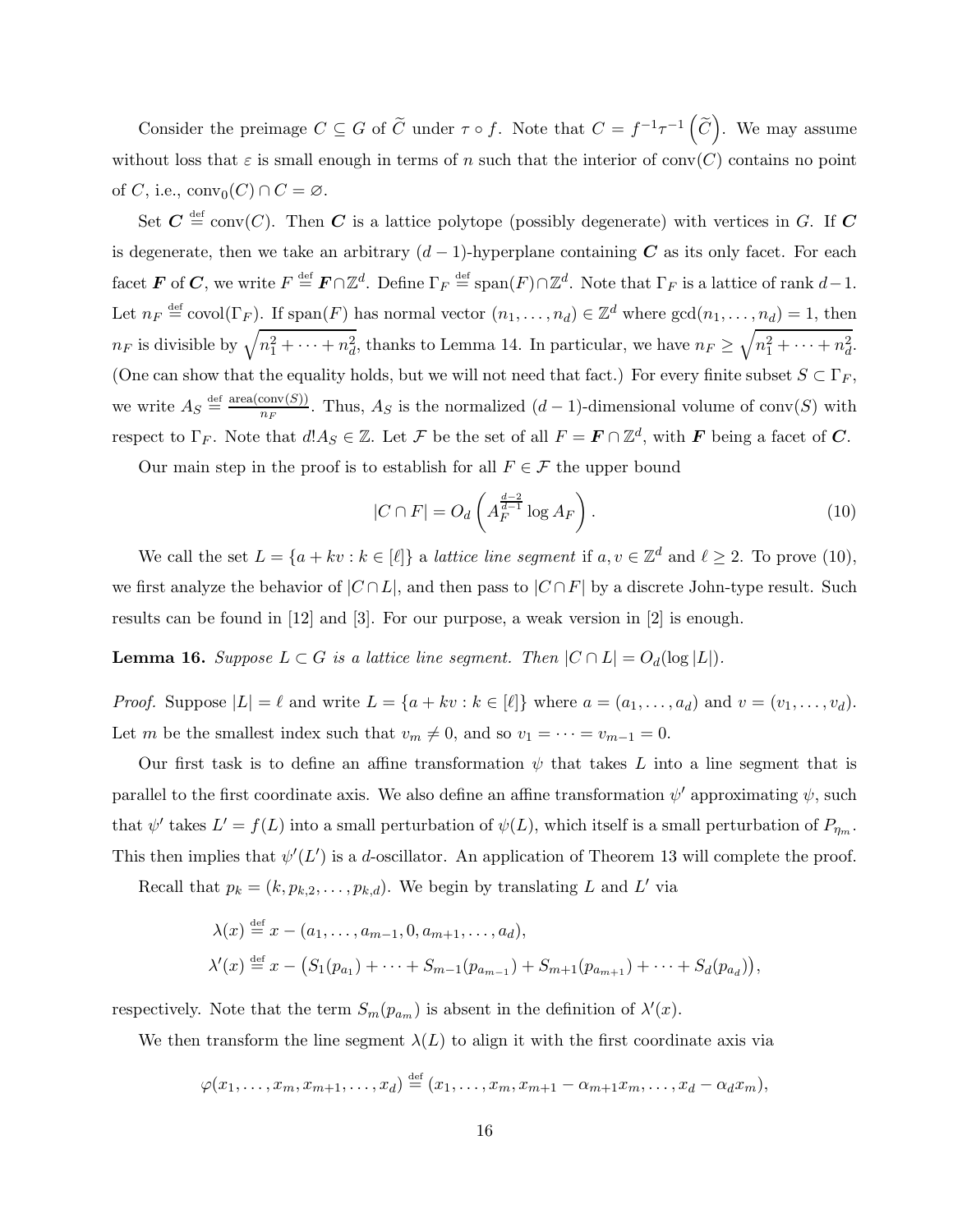where  $\alpha_t \stackrel{\text{def}}{=} \frac{v_t}{v_x}$  $\frac{v_t}{v_m}$ . We use the same  $\varphi$  for the set  $\lambda'(L')$ .

We finally define transformations  $\psi$  and  $\psi'$  of L and L', respectively, by

$$
\psi \stackrel{\text{def}}{=} \sigma^{1-m} \circ \varphi \circ \lambda,
$$
  

$$
\psi' \stackrel{\text{def}}{=} \sigma^{1-m} \circ \varphi \circ \lambda'.
$$

Then  $\psi(L)$  is a line segment on the first coordinate axis, whereas the set  $\psi'(L')$  consists of points

$$
T_{\eta_m}(p_i) + O_{n,d}(\eta_{m+1})
$$

as integer i runs over the arithmetic progression  $\{a_m + kv_m : k \in [\ell]\}\$ . Here  $O_{n,d}(\eta_{m+1})$  hides a vector of norm  $O_{n,d}(\eta_{m+1})$ . Let  $\hat{L}$  consist of points of the form  $T_{\eta_m}(p_i)$  as i ranges over the same progression. From [Proposition 8](#page-8-5) applied to the d-oscillator  $T_{\eta_m}(P)$ , we see that  $\hat{L}$  is also a d-oscillator.

Choose  $\eta_1 < \frac{\varepsilon}{2}$  $\frac{\varepsilon}{2}$  and  $\eta_{i+1}$  in terms of  $\eta_i$  for  $i \in [d-1]$ , as to satisfy  $O_{n,d}(\eta_{i+1}) < \eta_i \delta$ . Then  $\psi'(L')$ , being an  $\eta_m \delta$ -perturbation of  $\hat{L}$ , is a d-oscillator by [Observation 9.](#page-9-0) Since  $\psi'(L')$  is a d-oscillator, the perturbation  $\tau$  can be chosen to be so small that  $\psi'(\tilde{L})$  is also a *d*-oscillator, as per [Observation 9.](#page-9-0)

Finally, since  $\psi'(\tilde{C}\cap \tilde{L})$  is a convex subset of the *d*-oscillator  $\psi'(\tilde{L})$ , from [Theorem 13](#page-11-2) we deduce that  $|\psi'(\widetilde{C} \cap \widetilde{L})| = O_d(\log |\psi'(\widetilde{L})|) = O_d(\log |L|)$ , and hence  $|C \cap L| = |\psi'(\widetilde{C} \cap \widetilde{L})| = O_d(\log |L|)$ .  $\Box$ 

*Proof of estimate* [\(10\)](#page-15-1). Suppose B is a basis for a lattice  $\Gamma$ . For any  $\alpha, \beta \in \mathbb{Z}^B$ , we define

$$
P(B, \alpha, \beta) \stackrel{\text{def}}{=} \left\{ \sum_{b \in B} \lambda_b b : \lambda_b \in [\alpha_b, \beta_b] \cap \mathbb{Z} \text{ for each } b \in B \right\}.
$$

If  $\Gamma = \mathbb{Z}^d$  and B is the standard basis, then conv $(P(B, \alpha, \beta))$  is an axis-parallel box in  $\mathbb{R}^d$  with integer vertices. We thus call  $P(B, \alpha, \beta)$  a *lattice parallelotope* in  $\Gamma$ .

Fix an arbitrary basis  $B = \{b_1, \ldots, b_{d-1}\}$  of  $\Gamma_F$ . There exists a lattice parallelotope  $P = P_F$  such that  $F \subseteq P \subset \Gamma_F$  and  $A_P = O_d(A_F)$ , thanks to [\[2,](#page-18-1) Theorem 3].

Suppose  $\alpha, \beta \in \mathbb{Z}^{d-1}$  are such that

$$
P = \left\{ \sum_{i=1}^{d-1} \lambda_i b_i : \lambda_i \in [\alpha_i, \beta_i] \cap \mathbb{Z} \right\}.
$$

Then  $A_P = \prod_{i=1}^{d-1} (\beta_i - \alpha_i)$ . Since  $A_F > 0$ , and so  $A_P > 0$ , we have that  $\beta_i > \alpha_i$  for all i. Let  $\ell_i \stackrel{\text{def}}{=} \beta_i - \alpha_i$ . Without loss of generality, we may assume that  $\ell_1 = \max{\ell_1, \ldots, \ell_{d-1}}$ , and hence

<span id="page-16-0"></span>
$$
\prod_{i=2}^{d-1} (\ell_i + 1) \le A_p^{\frac{d-2}{d-1}}.
$$
\n(11)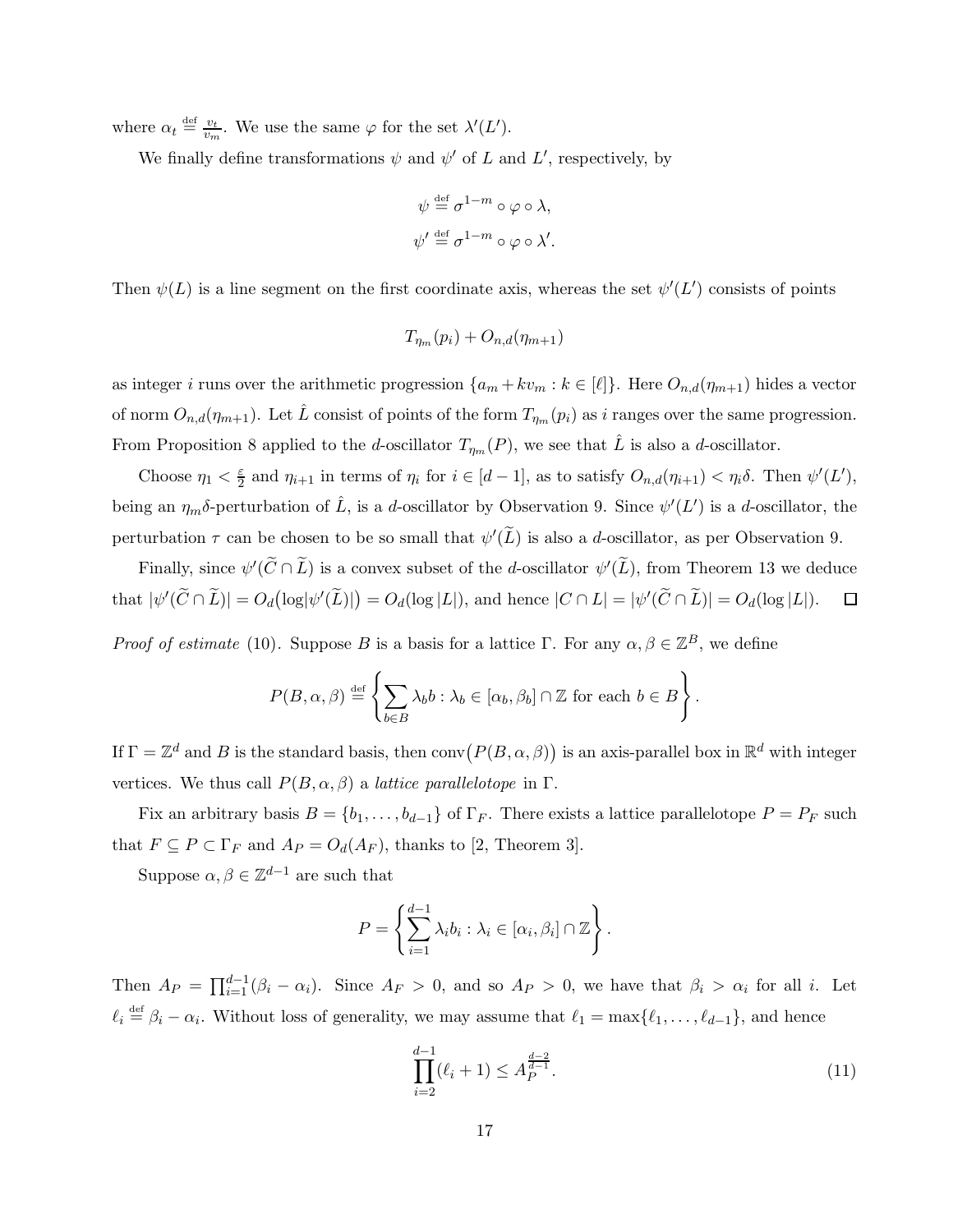We partition P into  $\prod_{i=2}^{d-1}(\ell_i+1)$  lattice line segments that are parallel to  $b_1$ . Each of these line segments contains  $\ell_1 + 1$  points of  $\mathbb{Z}^d$ . [Lemma 16](#page-15-0) implies that each such lattice segment L satisfies

$$
|C \cap L| = O_d(\log |L|) = O_d(\log \ell_1),
$$

and so from [\(11\)](#page-16-0) we deduce that

$$
|C \cap F| \le |C \cap P| = \prod_{i=2}^{d-1} (\ell_i + 1) \cdot O_d(\log \ell_1) = A_P^{\frac{d-2}{d-1}} \cdot O_d(\log A_P) = O_d\left(A_E^{\frac{d-2}{d-1}} \log A_F\right).
$$

To conclude the proof of [Theorem 15,](#page-13-1) we need another technical lemma on  $n_F$ . Define the multiset

$$
\mathcal{U} \stackrel{\text{def}}{=} \left\{ \sqrt{n_1^2 + \dots + n_d^2} : (n_1, \dots, n_d) \in \mathbb{Z}^d, \gcd(n_1, \dots, n_d) = 1 \right\}.
$$

<span id="page-17-0"></span>We write down all elements of U in increasing order to get a monotone sequence  $(u_k)_{k\geq 1}$ . For instance, we observe that  $u_1 = \cdots = u_{2d} = 1$  and  $u_{2d+1} = \cdots = u_{2d^2} = \sqrt{2}$ .

**Proposition 17.** We have  $u_k = \Omega\left(k^{\frac{1}{d}}\right)$ , for all  $k \geq 1$ .

*Proof.* It suffices to establish that  $|B_r \cap \mathbb{Z}^d| < k$  for  $r = \frac{1}{3}$  $\frac{1}{3}k^{\frac{1}{d}}$  when k is sufficiently large. Indeed, this implies that  $|B_r \cap \mathcal{U}| < k$  and so  $u_k \ge r = \frac{1}{3}$  $\frac{1}{3}k^{\frac{1}{d}}$ . Since  $B_r \subset (-r,r)^d$ , we have that

$$
|B_r \cap \mathbb{Z}^d| \le |(-r,r)^d \cap \mathbb{Z}^d| < (2r+1)^d < k,
$$

as  $r=\frac{1}{3}$  $\frac{1}{3}k^{\frac{1}{d}}$  and k is sufficiently large.

Now we are ready to show that  $\left|\widetilde{C}\right| = O_d$  $\sqrt{ }$  $n^{\frac{d(d-1)}{d+1}}$ .

Since both C and  $[1,n]^d$  are convex and  $C \subseteq [1,n]^d$ , it follows that  $area(\partial C) \leq area(\partial [1,n]^d)$ . We write  $A \lesssim B$  if  $A = O_d(B)$ . Since  $A_F n_F$  is the area of conv $(F)$ , it follows that

$$
\sum_{F \in \mathcal{F}} A_F n_F \le 2d(n-1)^{d-1} \lesssim n^{d-1}.
$$
\n(12)

<span id="page-17-1"></span> $\Box$ 

Since no three facets of  $\boldsymbol{C}$  share the same normal vector, from [Proposition 17](#page-17-0) and [\(12\)](#page-17-1) we obtain

$$
|\mathcal{F}|^{\frac{d+1}{d}} \lesssim \sum_{k=1}^{|\mathcal{F}|} k^{\frac{1}{d}} \lesssim \sum_{F \in \mathcal{F}} n_F \le d! \sum_{F \in \mathcal{F}} A_F n_F \lesssim n^{d-1},
$$

<span id="page-17-2"></span>and so

$$
|\mathcal{F}| \lesssim n^{\frac{d(d-1)}{d+1}}.\tag{13}
$$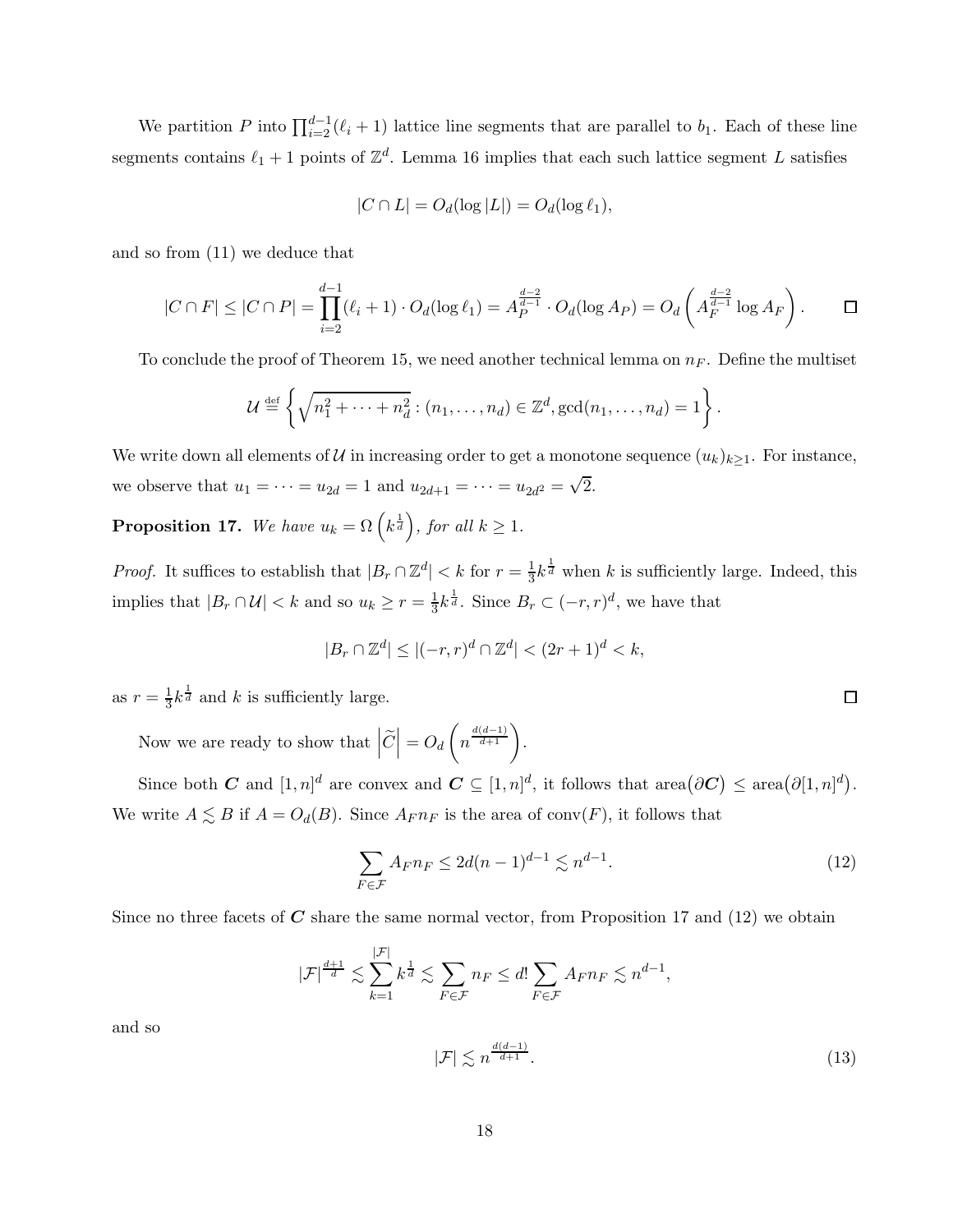Fix any real number  $\lambda \in \left( \frac{d-2}{d-1} \right)$  $\left(\frac{d-2}{d-1}, \frac{d}{d+1}\right)$ . Set  $p \stackrel{\text{def}}{=} \lambda^{-1}$  and  $q \stackrel{\text{def}}{=} (1-\lambda)^{-1}$ . It follows from  $0 < \lambda < \frac{d}{d+1}$ that  $0 < \frac{q\lambda}{d} < 1$ , and hence

<span id="page-18-2"></span>
$$
\left(\sum_{k=1}^{|\mathcal{F}|} k^{-\frac{q\lambda}{d}}\right)^{\frac{1}{q}} \lesssim \left(|\mathcal{F}|^{1-\frac{q\lambda}{d}}\right)^{\frac{1}{q}} = |\mathcal{F}|^{1-\lambda\frac{d+1}{d}}.\tag{14}
$$

 $\Box$ 

Thus,

$$
|C| \leq \sum_{F \in \mathcal{F}} |C \cap F|
$$
 because of  $conv_0(C) \cap C = \varnothing$   
\n
$$
\lesssim \sum_{F \in \mathcal{F}} A_F^{\lambda} = \sum_{F \in \mathcal{F}} (A_F n_F)^{\lambda} \cdot n_F^{-\lambda}
$$
 using (10) and  $\lambda > \frac{d-2}{d-1}$   
\n
$$
\leq \left(\sum_{F \in \mathcal{F}} (A_F n_F)^{p\lambda}\right)^{\frac{1}{p}} \cdot \left(\sum_{F \in \mathcal{F}} n_F^{-q\lambda}\right)^{\frac{1}{q}}
$$
 by Hölder's inequality  
\n
$$
\leq \left(\sum_{F \in \mathcal{F}} A_F n_F\right)^{\frac{1}{p}} \cdot \left(\sum_{k=1}^{|\mathcal{F}|} k^{-\frac{q\lambda}{d}}\right)^{\frac{1}{q}}
$$
 by Proposition 17  
\n
$$
\lesssim \left(n^{d-1}\right)^{\lambda} \cdot \left(|\mathcal{F}|^{1-\lambda \frac{d+1}{d}}\right)
$$
 using (12) and (14)  
\n
$$
\lesssim \left(n^{\frac{d(d-1)}{d+1}}\right)^{\lambda \frac{d+1}{d}+1-\lambda \frac{d+1}{d}}
$$
 using (13) and  $\lambda < \frac{d}{d+1}$   
\n
$$
= n^{\frac{d(d-1)}{d+1}},
$$

which concludes the proof of [Theorem 15.](#page-13-1)

## Acknowledgments

We thank Adrian Dumitrescu and Csaba D. Toth for useful comments about the previous version of the paper, and in particular for alerting us of an error therein. The parameter  $\lambda$  in the proof of [Theorem 15](#page-13-1) was not in the interval  $\left(\frac{d-2}{d-1}\right)$  $\left(\frac{d-2}{d-1}, \frac{d}{d+1}\right)$ .

## <span id="page-18-0"></span>References

- <span id="page-18-1"></span>[1] N. Alon, M. Katchalski, and W. R. Pulleyblank. The maximum size of a convex polygon in a restricted set of points in the plane. Discrete Comput. Geom., 4(3):245–251, 1989.
- [2] I. Bárány and A. M. Vershik. On the number of convex lattice polytopes. *Geom. Funct. Anal.*, 2(4):381–393, 1992.